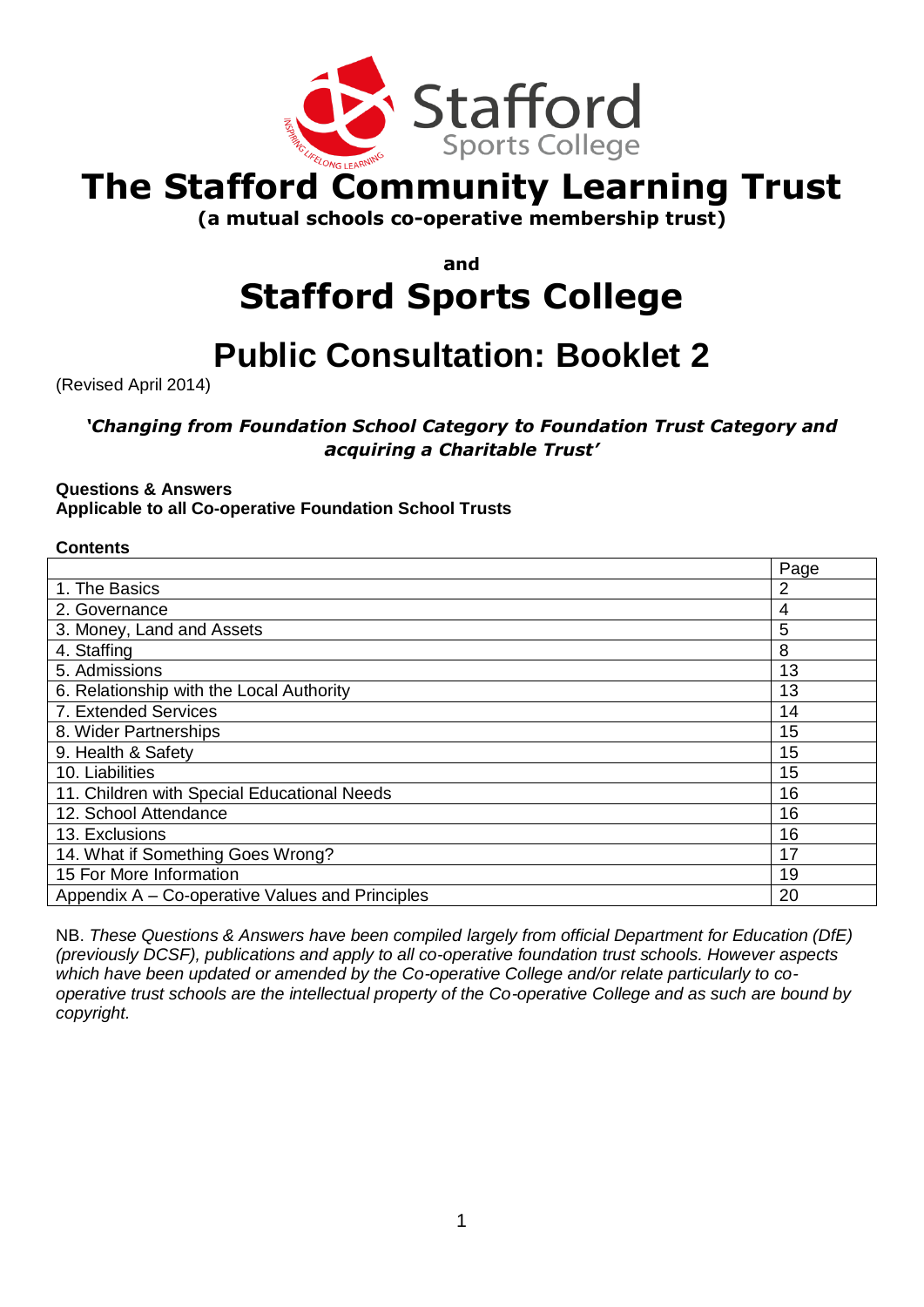## **1. The Basics**

## **1.1 What is a Trust School?**

A Trust School is a local authority maintained school which is supported by a charitable Trust. To become a Trust school, schools must adopt their own foundation e.g. community schools need to change their category to become a foundation school and simultaneously either singly or jointly acquire (establish) a foundation trust to act as their legal foundation; or alternatively join an existing foundation trust. This trust then appoints some of the governors to serve on the school governing body.

All Trust schools operate within the same frameworks as other maintained schools: they teach the National Curriculum, follow the School Admissions Code and are inspected by Ofsted. Teaching staff will still be employed under the terms of the School Teachers' Pay and Conditions Document. The local authority will fund the school on the same basis as all other local authority schools and will retain its intervention powers if there are problems at the school.

## **1.2 What would change if the school became a Trust school?**

Trust schools differ because their charitable trust establishes a long-term relationship with external partners and involves them in the school's governance and leadership. The proposal is to form a Trust with the partners and develop a shared sense of direction. There are other external partners who normally each nominate a Trustee on the Trust Board.

The governing body of a Trust school (which retains parents, staff, community /co-opted and local authority governors) remains responsible for all major decisions about the school and its future. The governing body of a Trust school also remains responsible for all aspects of the conduct of the school (including the school's budget and staff) and so responsibilities and accountabilities remain clear. The Trust holds the land and capital assets on trust for the Governing Body of any school for which it acts as the legal foundation.

In becoming a foundation trust school a community school changes its legal category; (a Trust school is defined for the purpose of this document as a foundation school with a foundation acquired under the provisions of the Education and Inspections Act 2006). This means that as a foundation trust school its Governing Body (not the Trust), will take on two new areas of responsibility, namely:

- If will become the ultimate legal employer of staff rather than the local authority; and
- It will be responsible for setting admissions arrangements (in accordance with the law and the Admissions Code).

Existing Foundation schools (known in law as 'Foundation Schools without a foundation), who wish to acquire a trust or join an existing trust however do not change category and in most cases would already have these responsibilities.

In either case, the governing body would continue to have day-to-day control of the school's land and assets although the Trust would hold these on trust for the school.

Having a Trust that appoints governors means that the school can strengthen its relationship with partners and their energy and expertise can support the school's leadership and direction.

## **1.3 How does a school acquire foundation category?**

Regulations published in 2007 provided a the route for schools to acquire foundation category. These regulations -The School Organisation (Prescribed Alterations to Maintained Schools) (England) Regulations 2007, ( often known as the SOPAM regulations), were revised and updated at the end of 2013 to allow for a more' streamlined' process and these took effect this year. This shorter route involves a decision by the governing body following a period of informal consultation with parents, the local authority and other stakeholders and the publication of a statutory notice and accompanying proposals followed by a fourweek period for representations.

## **1.4 Does the school have to become a Trust School?**

No, this is a voluntary decision for the current governing body, after consulting with parents and other local stakeholders and publishing formal proposals.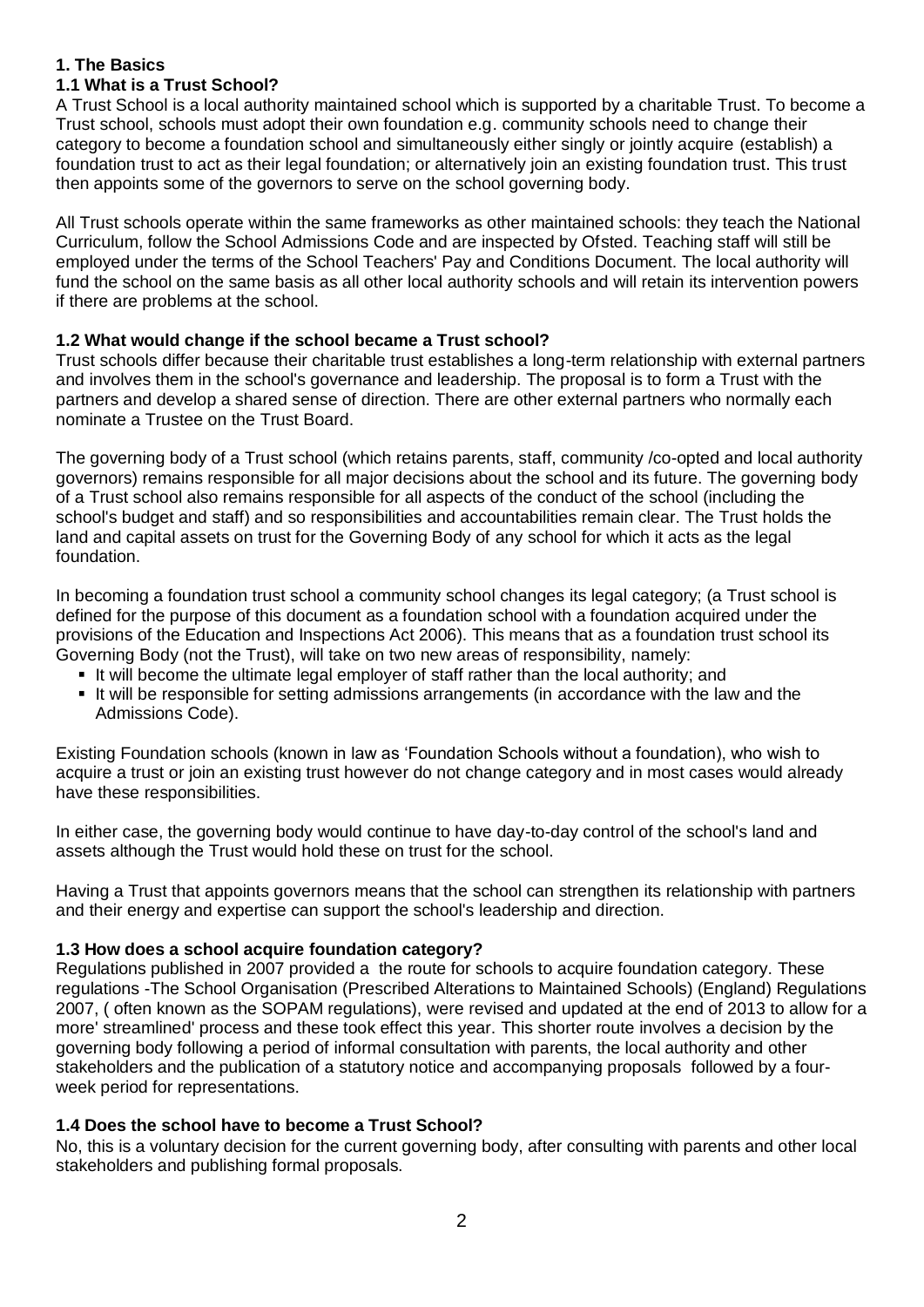## **1.5 Will it change what children and young people learn?**

The school chooses which partners can help to support its vision and priorities – it could choose a Trust with expertise in a particular area in order to give learners more opportunities and to raise standards.

In our case we would anticipate that the co-operative stake-holding membership nature of the Trust will increase stakeholder involvement and encourage and enable parents to become more informed about their children's learning. Like all maintained schools, Trust schools will teach the National Curriculum and still be inspected by Ofsted.

#### **1.6 So what is the difference between an 'ordinary' Foundation Trust and a Co-operative Trust?**

In a co-operative trust, the Trust itself is a co-operative, ie a membership organisation which allows parents/carers and learners attending a Trust school to become members of the co-operative trust. This is also true of members of staff employed by co-operative trust schools and members of a range of community organisations supporting the work of the Trust – as well as individuals living or working locally who identify with what the trust is seeking to achieve. Going forward this should see the trust's membership growing and it taking on an increasingly mutual nature.

As a co-operative trust, the Trust will adopt the values and principles of the co-operative movement (see Appendix A).

Co-operatives are based on the values of self-help, self-responsibility, democracy, equality, equity and solidarity. In the tradition of their founders, co-operative members believe in the values of honesty, openness, social responsibility and caring for others.

These values and principles should underpin the work of a co-operative trust with its schools, with each other and with the young people in the schools. A key role of the Trust is to develop and sustain the cooperative ethos and ways of working of the Trust - and the schools within it.

Another key feature of a co-operative trust is the democratic voice it gives to its members. Over a period of time, it should seek to establish a Trust Stakeholder Forum, whose members, including parents, staff, learners and representatives of the local community – both organisations and individuals, are elected from the respective membership constituencies. The purpose of the Stakeholder Forum will be to hold the Trust to account, to help shape policies and to appoint a minority of trustees - normally two or three.)

In keeping with the co-operative tradition, it is also recommended to seek to identify a range of benefits to members which would be consistent with the aims of the Trust.

#### **1.7 How is it different from a maintained school?**

It isn't; trust schools are part of the family of local authority maintained schools.

#### **1.8 Isn't this the same as the old Grant Maintained (GM) schools?**

No. Trust schools remain part of the local authority family, whereas GM schools 'opted-out' and were funded directly by Central Government. GM schools were allowed to select pupils by ability, whereas Trust schools will have to act in accordance with the Admissions Code and will not be able to introduce any new selection by ability.

#### **1.9 How will the school be funded?**

Trust schools will be funded on the same basis as other maintained schools, according to the local authority's funding formula. They will be allocated their own capital money on the same basis as other schools.

#### **1.10 How much money is the Trust going to invest?**

Working with a Trust is not about generating income for the school – there is no requirement or expectation that the Trust will contribute financially. The Trust's value is in how it strengthens the school's leadership and governance. The Trust could of course contribute financially to the school if it chose to do so.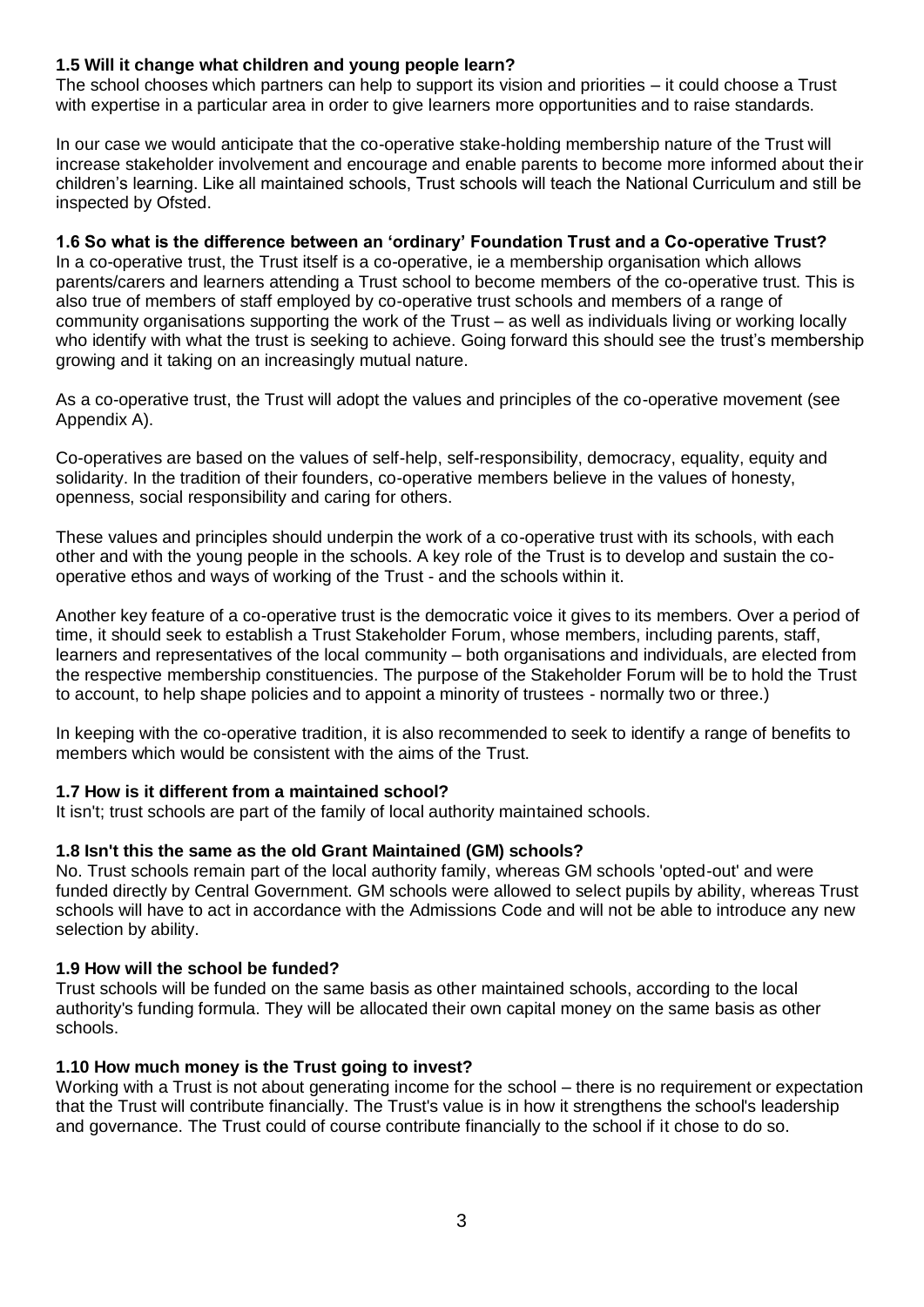## **1.11 Can a Trust school dispose of surplus non-playing field land?**

Yes – but if the Trust wants to dispose of land it must consult the governing body of the school concerned. If the governing body wants to dispose of land it must ask the Trust to agree. The Trust must then inform the local authority of their plans to dispose of non-playing field land. Local authorities can object to proposals if they feel that they are not in the interest of the school in the long term, or would disadvantage the wider community. Local authorities will also be able to object to reinvestment proposals and to claim a share of the proceeds attributable to public investment in the land. Where local agreement cannot be reached, the matter will be referred to the Schools Adjudicator for resolution. Local authorities will not be able to force a Trust to sell any surplus land to raise money.

Trust schools will be able to benefit directly from the disposal of land, but all proceeds must be used for capital investment in educational assets in either the school itself or the maintained sector (according to the Trust's Memorandum and Articles of Association) and the trust itself will not be able to profit from any such disposals. There is no change to the rigorous procedure for any disposal of school playing fields, which will continue to require the consent of the Secretary of State.

## **1.12 Will the Trust partners make a profit out of the school?**

No. The school budget will continue to go directly to the governing body, not to the Trust. Trusts must be constituted as not-for-profit charities – any income must be used to support their charitable aims, which must focus on the advancement of education and community cohesion. Trust-appointed governors would have a conflict of interest if the Trust (or a partner involved in the Trust) were to sell goods or services to the school. There are already rules so that these governors would withdraw from the discussion and not vote on the decision.

### **1.13 Why should the governing body be reconstituted?**

This is part of the required process of acquiring a Trust. Governors will look at what is best for the school: they will only decide to acquire a Trust if it (and the governors it appoints) will help the school. A Trust is a way to develop a long term and sustainable relationship with partners. The Trust will appoint governors with skills, energy and experience to strengthen the governing body now and for years to come.

When looking at the type of trust that a governing bod/ies may wish to establish, they have the choice of creating either a majority or a minority trust, ie one which appoints either a majority or minority of the governing respectively. The latter are extremely rare, only really been found in a relatively small number of secondary schools which 'had' to become part of a local majority under the last Government's National Challenge arrangements. The vast majority of foundation school trusts are therefore minority trusts. This is also true of almost all co-operative foundation trusts where only a tiny number, all previously National Challenge are majority trusts.

In a minority trust the Trust will only appoint up to 45% of governors – in practice this figure is likely to be much smaller, typically the legal minimum of two, perhaps three. It is anticipated however that these governors will help to further strengthen the governing body. For trusts coming into existence after September 2012 or for schools making the Trust their legal foundation after this date, new reconstitution regulations apply, namely The School Governance (Constitutions)(England) Regulations 2012. (See section 2.1 below)

#### **1.14 Do parents have a say about co-operative trust schools?**

Parents will be consulted about the proposed Trust and will be able to express their views. As with all maintained schools' existing arrangements, the governing body includes parent representation. They will also have an important say in the running of the Trust through the membership arrangements that are normally set up for a co-operative trusts.

## **1.15 What if something goes wrong?**

Acquiring a Trust is intended to be a permanent relationship, but there will be a process to remove the Trust if a school fails, or if there is real dissatisfaction at the Trust's performance. The school would become a 'foundation school without a foundation', and publicly funded land assets held by the Trust would automatically transfer to the school's governing body. The Charity Commission will be able to intervene if there are problems with the conduct or management of a Trust.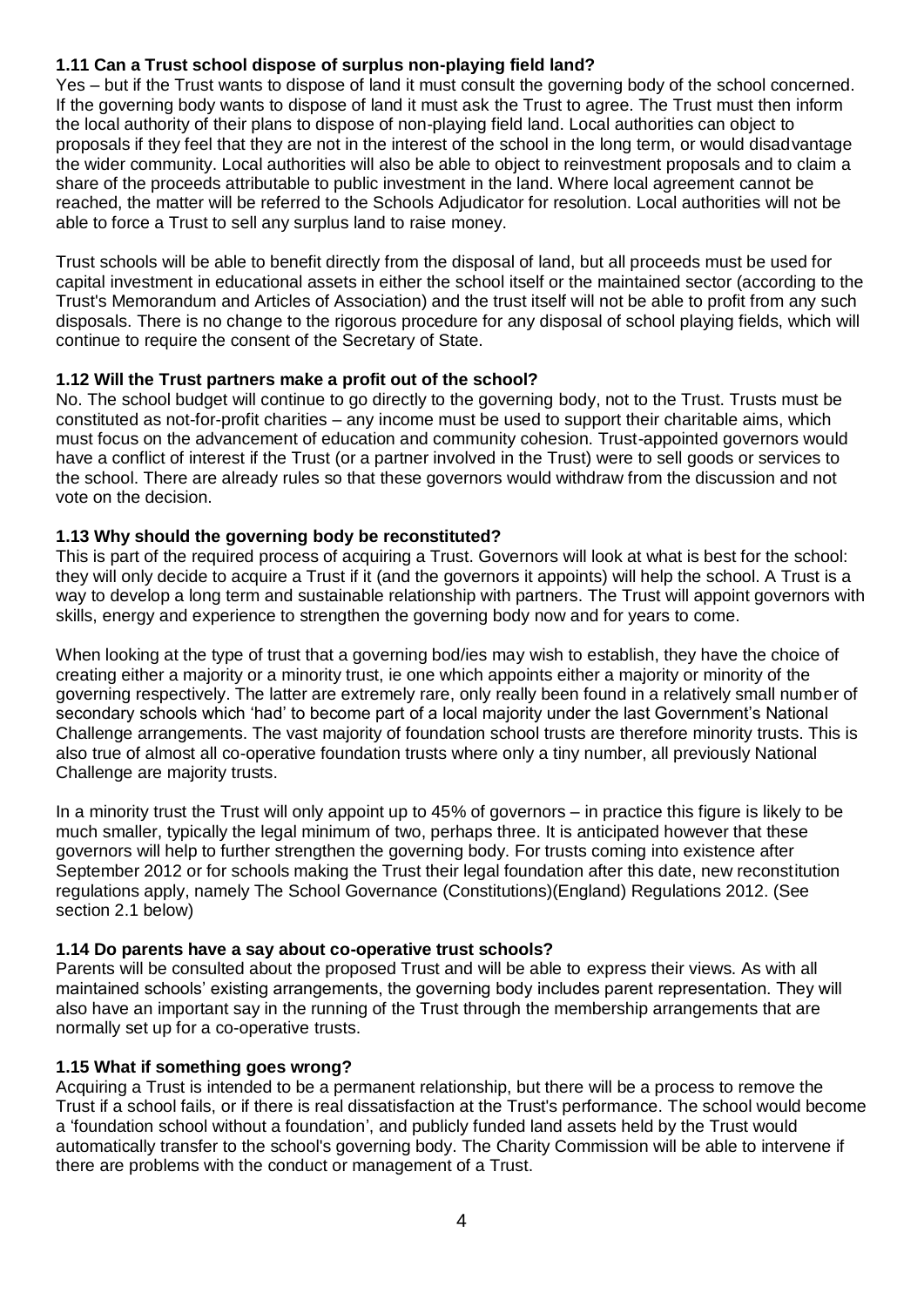## **1.16 What if a school wants to remove its Trust?**

A foundation/voluntary school that had a foundation prior to the commencement of Section 18 of the Education and Inspections Act 2006 (E&I Act) cannot remove its foundation. A school that acquired a Trust under the provisions of the E&I Act 2006 must follow a statutory process, including the publication of proposals, in order to remove that Trust.

## **1.17 Can other schools join an existing Trust (making it a shared Trust)?**

Yes, so long as they do not already have a foundation/Trust. The governing body of the school will need to follow the same statutory process and publish proposals to acquire the Trust for that school. Where a school already has a foundation, there are a number of different models of collaboration between that school and schools in a shared Trust.

#### **1.18 Can a school be removed from a shared Trust by the other schools in that Trust?**  No.

## **2. Governance**

## **2.1 How is the governing body of a foundation school made up?**

As the date that this trust would legally be established falls after 1 September 2012, the new regulations – the School Governance (Constitution) (England) Regulations 2012 will need to be adhered to. These regulations state that the governing body of every maintained school must be constituted in accordance with this regulation as follows.

The total membership of the governing body of a maintained school must be no fewer than seven governors.

The governing body of a maintained school must include the following:

- a) at least two parent governors;
- b) the head teacher unless they resign the office of governor;
- c) one staff governor; and
- d) one local authority governor.

The governing body may in addition appoint such number of co-opted governors as they consider necessary provided that the requirements in regulation 14 are met in respect of governing bodies of foundation and voluntary schools. This states that: 'the governing body of a foundation school which is not a qualifying foundation school must also include at least 2 (but no more than 45% of the total,) foundation governors.'

The total number of co-opted governors who are also eligible to be elected as staff governors under Schedule 2, when counted with the staff governor and the headteacher, must not exceed one third of the total membership of the governing body.

In practice this allows school governing bodies, if they wish, to minimise the initial changes in composition and retain a very similar representation through the use of co-options.

#### **2.2 What is the legal requirement concerning the composition of the governing body?**

There are now five compulsory stakeholder groups for foundation schools that must be represented on the school governing body. The make-up of the governing body will still include elected parent governors, staff governors and one governor appointed by the local authority as well as governors co-opted from the wider school community. In addition the head teacher is appointed as a governor by default, but may resign this office if they so choose.

#### **2.3 What are sponsor governors?**

Sponsor governors are persons who give substantial assistance to the school – financially or in kind - or who provide other services to the school. They are additional to the other categories of governor and do not count as part of a governing body's basic composition.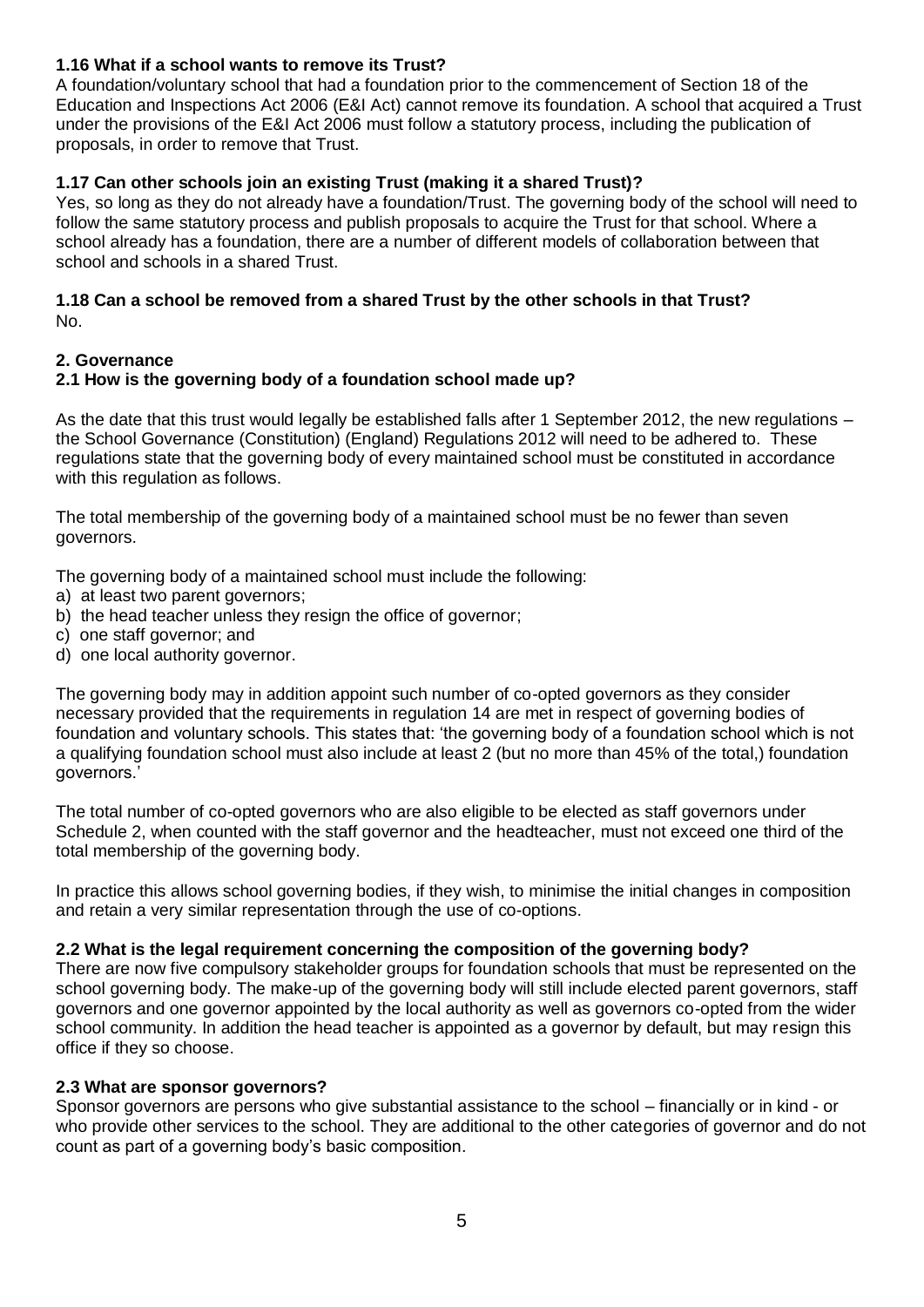## **2.4 Does the governing body have to be reconfigured if Trust membership changes?**

When a school determines proposals in favour of acquiring a Trust, it will have to draw up a new instrument of government in accordance with the published proposals and send this to the local authority, which will formally 'make' it. A subsequent change in the membership of the Trust, ie new partners joining or current partners leaving, should not necessarily mean a change in the number of foundation governors appointed by the Trust and so there should not be a need for a further reconfiguration of the governing body.

Trust nominated foundation governors are appointed for a term of office and will complete this term of office once appointed, unless either (a) they resign or (b) if the Trust (rather than individual trustees) votes to replace them. Therefore, a change in the trustees may ultimately lead to a change in the identity of the foundation governors, though a reconstitution of the governing body would not be necessary.

A change in the **membership** of the Trust should have no immediate impact on the governing body, but might eventually lead to the appointment of new trustees (or indeed the departure of some).

The governing body and local authority can review the instrument of government at any time, and provided they have the agreement of the foundation governors and the Trust itself, they can make changes to the instrument of government. However, if a minority of governors are appointed by the Trust and the governing body wished to acquire an instrument of government that allowed for the Trust to appoint a majority of governors, it would have to follow the statutory process and publish proposals.

#### **2.5 Can the Trust change its objectives without reference to the governing body?**

Possibly – it will depend on the Trust's Memorandum and Articles of Association. However, the objectives must by law always include "the advancement of the education of the pupils at the school or schools for which it acts as a foundation".

#### **2.6 How many people can each Trustee appoint to the governing body, especially when a Trust consists of four or five partners? Can they all appoint a member to the Governing Body?**  Trustees do not each appoint governors – the Trust (as a single entity) will appoint an agreed number of governors depending on the instrument of government of the school. The Trust's Memorandum and Articles of Association (MAA) will determine the voting rights of individual trustees on such matters. There are restrictions on the number of each category of governors and the maximum size of the governing body.

#### **2.7 Can the Trust add new partners after the governing body has approved the Trust acquisition? What safeguards are there?**

When a Trust is established the formal proposals to acquire a Trust must give details of who the members (partners and foundation governing bodies making the trust their legal foundation), will be and how the Trustees will be appointed.

Once a Trust has been established new individuals or organisations, may apply to become partners. When agreeing the MAA for the Trust you are advised to take your own legal advice to ensure that the MAA meet your requirements and you should consider the safeguards you would like to keep. However, the model MAA provided to co-operative foundation schools by the Co-operative College, contain the DFE approved safeguards in relation to the addition of new partners and these are recommended as good practice.

Firstly, **new partners must be approved** by either the existing Directors of the Trust (the Trustees) or by the existing partners of the Trust as set out in the Memorandum and Articles – in either case it requires a majority to vote in favour. The trustees would have to satisfy themselves that the proposed new partner was interested in promoting the charitable objects of the Trust e.g. to act as a foundation and to advance the education of the learners at any school in respect of which they act as a foundation. In discharging these objects they have to have regard to the obligation to promote community cohesion. Secondly, **partnership in the Trust is not transferable**, so any individual or organisation wishing to become a partner of the Trust would have to be approved – it is not possible to become a partner and then pass that partnership to a different organisation or individual.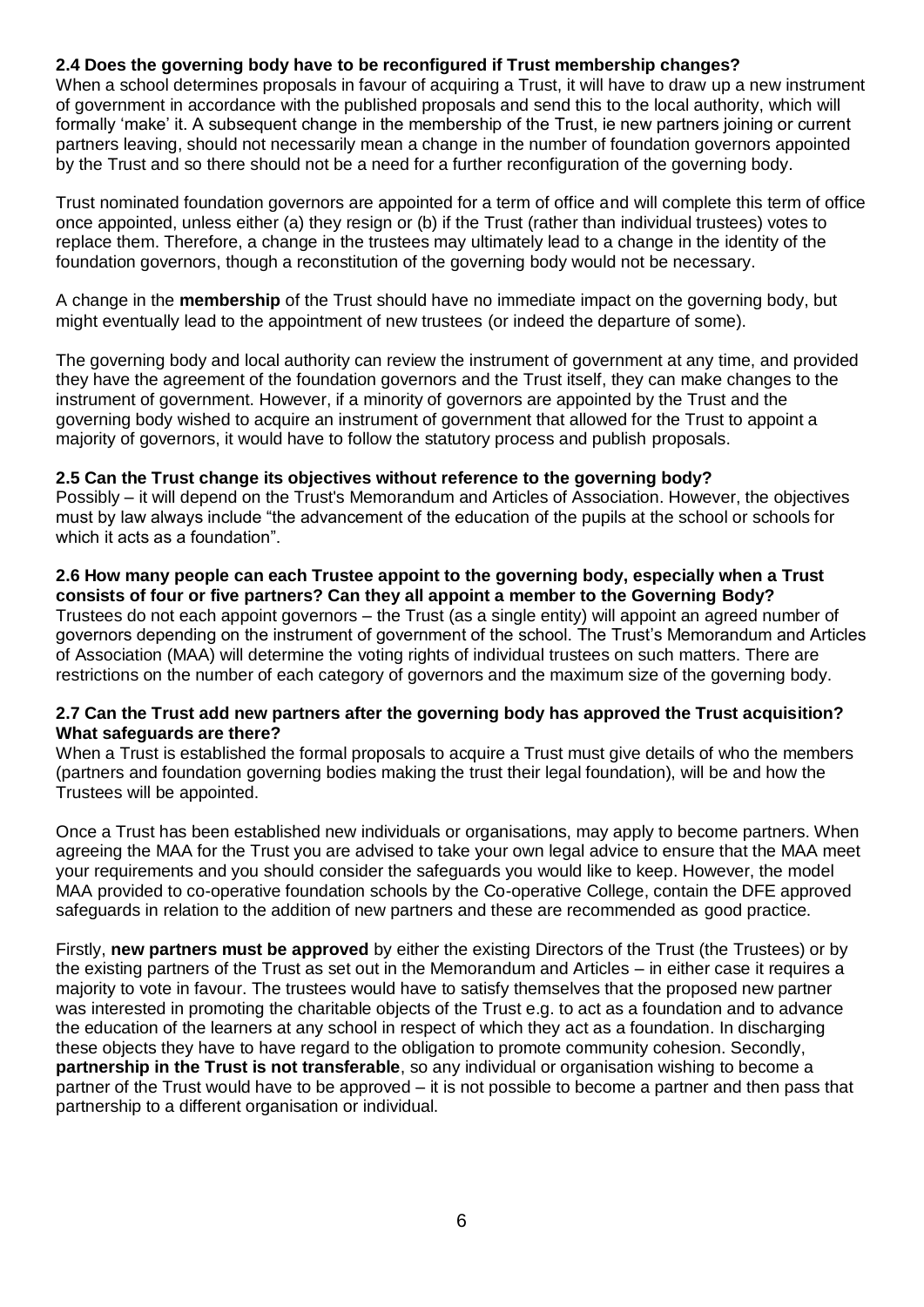#### **3. Money, Land and Assets**

#### **3.1 Who owns the land assets for foundation schools?**

Foundation schools (which do not have a legal foundation), own their own land and assets. There is a transfer of ownership from the local authority to the school governing body. The Secretary of State has the power to issue a direction in the event of any dispute in respect of such a transfer.

## **3.2 Who controls the use of the premises of foundation schools?**

The governing body controls the use of the premises during and outside school hours. Exceptions to this might be if a trust deed says someone else has control of the use of the premises or a 'transfer of control agreement' has been made. Governing bodies are, however, expected to be sympathetic to the needs of the local community when deciding out of hours use. They must also follow any reasonable directions from the local authority as to the use of the premises on up to three days a week for education or welfare provision for young people.

### **3.3 What is a 'transfer of control agreement'?**

This is an agreement by which the governing body can share control of the school premises with another body or transfer control to it. One of the aims of the agreement must be to encourage local community use of the premises. The governing body is required to obtain the local authority's consent before entering into any agreement which transfers control of the premises during school hours.

Where a school has a specific foundation, the land and buildings are transferred to the trustees to hold in trust for the purpose of the school. However, the local authority still has a duty to maintain the school. As such it retains an "insurable interest" in foundation trust schools. The local authority has a duty to provide (and fund) new premises if, for example, a foundation trust school was to be destroyed or substantially damaged by a fire.

If the local authority accepts it has an insurable interest in a foundation trust school it can make arrangements for such cover to be funded from centrally retained expenditure or through a school's delegated budget. In the latter case, the local authority would need to satisfy itself that the insurance the school arranged satisfactorily covered the authority's risk as well as that of the governing body or foundation.

#### **3.4 Does all a foundation school's land transfer to the foundation body or school governors?**

Regulations set out what land should transfer. In the case of a community school becoming a foundation trust school all land held and used by the local authority for the purpose of the school will transfer and be vested in the school's foundation body.

In the case where the local authority holds land partly for the purposes of the school and partly for other purposes its ownership is to be determined by reference to the tests contained in Schedule 10 of the Education Reform Act 1988, as amended by regulations. The first test is to see whether it is possible practically to divide the property. If it is not possible to divide the property its ownership should be determined by having regard to which party has greater need of the security afforded by having ownership and, if neither, which party is likely to make greater use of the facility. Schedule 10 also provides for the party not granted ownership of the property to have its user rights protected.

Regulations also make provision for the local authority and the school to apply, either jointly or individually, to the Secretary of State to direct that specific land/property (and any associated rights and liabilities) be excluded from transfer.

#### **3.5 What powers does a foundation school have to dispose of its land?**

Foundation trust schools are entitled to seek to dispose of their land, but in most cases the permission of the Secretary of State is required. It is open to the Secretary of State to decide that the local authority should have a share of the funds raised if they are not required for reinvestment in the school.

#### **3.6 How are foundation schools funded?**

Foundation trust schools are funded through the same Local Management of Schools (LMS) formula as other schools. There are two factors within the formula that are particularly relevant. Voluntary aided and foundation trust schools receive additional funding through the admissions factor in the formula to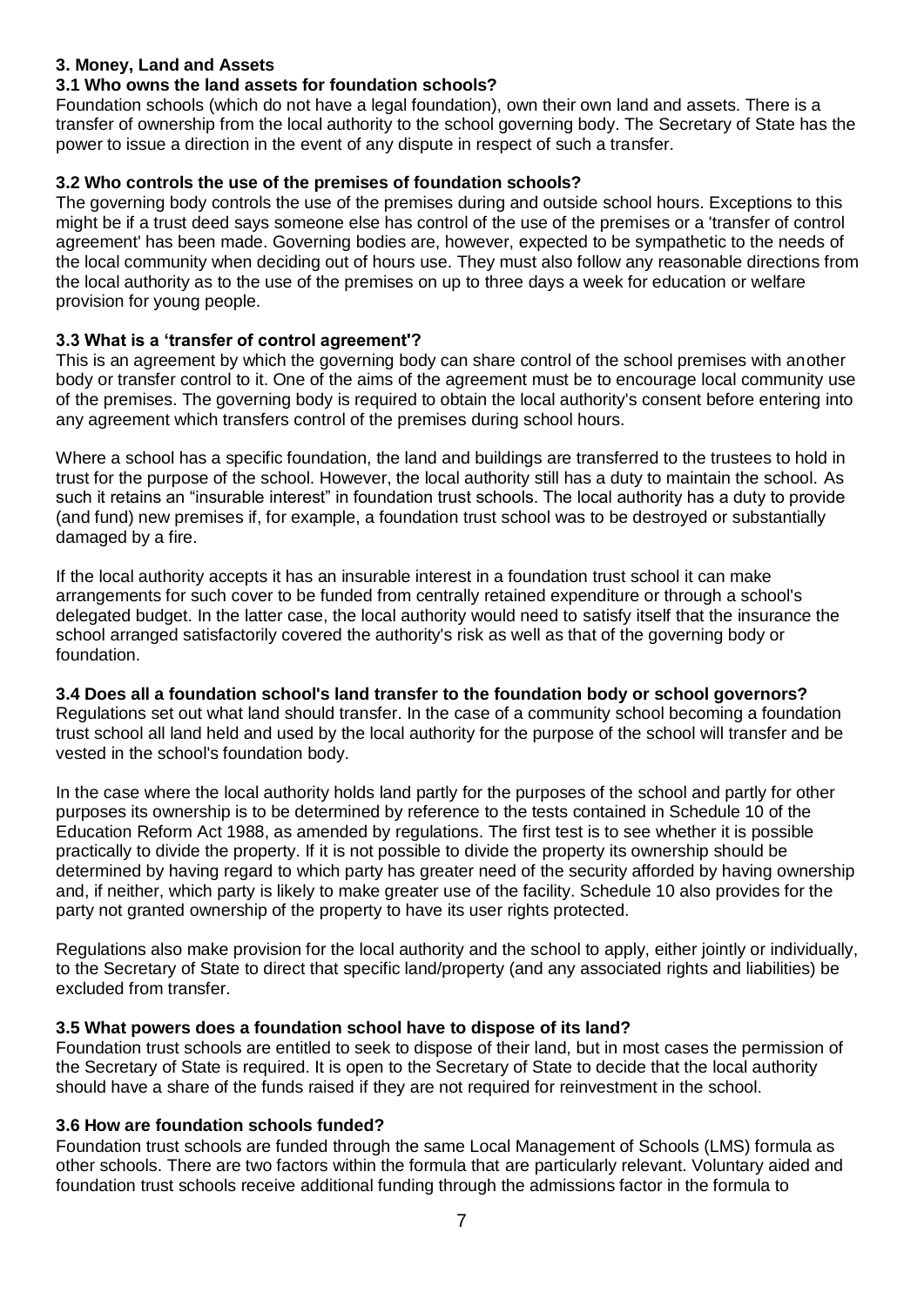recognise the additional costs to such schools of managing the admissions process including appeals. However, these schools also receive a reduced allocation through the premises factor to reflect reduced VAT on energy for schools that have charitable status.

## **3.7 Do foundation schools pay reduced rates?**

Foundation schools have charitable status and rates are reduced by 80%. LMS scheme rates are paid at actual costs, however, and so this reduction is helpful to the overall budget for school funding rather than a direct benefit to the individual school.

#### **3.8 Do foundation schools have different freedoms in managing their budget than other schools?**

No. All schools have equal freedom to determine their spending priorities and secure the service they choose. All schools are subject to the provisions of the Scheme of Financial Delegation for Schools, which sets out the authority's requirements for financial management in schools. Under this scheme schools are, for example, required to provide budget information, provide information on a school surplus and, if necessary, to agree a budget recovery plan. Where there are grounds for serious concern, the authority may suspend delegation for any school. It is anticipated that this situation will remain under the Government's proposed National Funding arrangements.

#### **3.9 Can a school claim a proportion of the local authority's budget if it acquires foundation category?**

No. The structure of school and local authority funding has been substantially overhauled since the days of grant maintained schools. Schools and local authority funding are separate and are calculated through different formulae. From 2006, school funding has been provided through a ring-fenced grant, the Dedicated Schools Grant. The authority's budget is aligned to its own responsibilities and its size is a matter for its Council to determine. A different set of issues arises with regard to provision for learners made by the authority, which is funded from the non-Individual Schools Budget (ISB), (non-regulated) part of the Schools Budget provided by the Dedicated Schools Grant. Again there have been recently some changes in the detail and mechanisms of these arrangements with more to follow under the Government's proposed National Funding arrangements; however broadly speaking it would appear that community schools becoming foundation trust schools will continue to be funded in a consistent and similar manner going forward.

It is within the remit of the local Schools Forum to provide advice to the local authority on such issues. Any decision to delegate funding and reduce central provision would apply to all schools not just a single school of group of schools.

## **3.10 Who holds the land and buildings in a Trust school?**

When a community school acquires a Trust (i.e. becomes a Trust school), the school's land and buildings will transfer to that Trust to be held on trust for the duration of its relationship with the school. The Trust does not have to pay for the land and assets. This means that Trust schools will be in the same situation as existing foundation schools whose foundations (or Trusts) already hold the land, and also similar to existing voluntary schools. Special arrangements can be put in place where facilities are shared with another school or provider.

#### **3.11 What does 'hold on trust' mean?**

A Trust has the legal title to the land, but it holds it on trust for the purpose or benefit of the school and subject to the provisions of the Trust's governing documents. If its role ends then publicly funded land will normally revert to the governing body or the local authority.

#### **3.12 Does this mean that the Trust is responsible for the day-to-day control of the school's land and its buildings?**

No. Trust school governing bodies will have day-to-day control over the school premises in the same way that all governing bodies do. Local authorities are responsible for maintaining school buildings, although this is usually delegated to governing bodies. Governing bodies will be able to manage their buildings and services themselves, or to enter into agreements with their local authorities or with commercial organisations for the facilities managements of their premises, if they wish.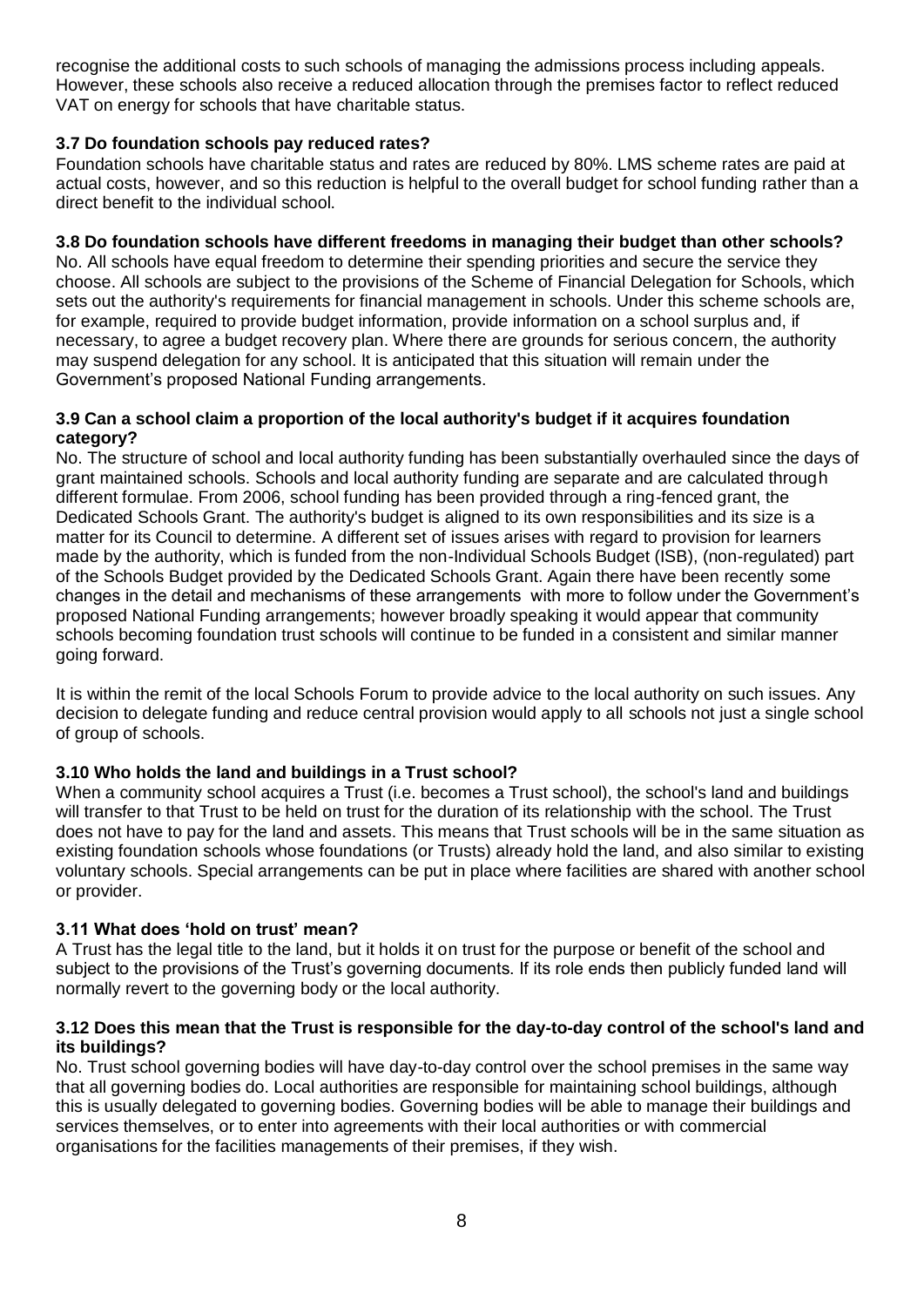## **3.13 Is it only the land that the Trust holds?**

Usually the school's fixtures and fittings will transfer to the Trust along with the land and buildings. Equipment, including such items as books and computers, is usually owned by the local authority but for all practical purposes it will be under the control of the governing body.

## **3.14 What is the purpose of the Trust holding the school's land?**

It establishes the long-term relationship between the school and the Trust providing the basis for the Trust to support the school in developing provision for its pupils.

## **3.15 What responsibilities and liabilities does the Trust have in respect of land and buildings?**

The responsibility of the Trust to hold the land for the benefit of the school will be set out in its MAA. The actions of the Trust will be determined by these and by the requirements of trust and charity law. It does not have responsibility for the upkeep of the land or the buildings on it or for contracts for goods or services which the governing body enters into.

## **3.16 How does becoming a Trust school affect capital funding?**

Trust schools will have the same flexibility as foundation schools to manage their own assets while remaining a full and equal part of the local authority planning process for capital spending. This has already worked successfully with foundation schools. Trust schools will continue to receive devolved formula capital in the same way as other schools.

## **3.17 Who is responsible if there is a problem with one of the buildings at a Trust school?**

As a general rule, governing bodies are only responsible for those things for which they have received funding delegated from the local authority – but the Trust must ensure that the governing body has taken out proper insurance. Where there is an emergency, local authority support would be available as for any other maintained school.

## **3.18 Can Trust schools borrow to invest in their schools?**

No school can borrow money without the permission of the Secretary of State. However, the Trust could borrow commercially to fund investment in, for example, a sport facility on the premises, but they cannot use the assets of the school as collateral, nor can they commit the school or its authority towards repayment of the loan. In these circumstances, the borrowing would be entirely at the Trust's risk – and at no risk to the governing body of the school. In practice, a Trust will only be able to borrow if it has additional assets of its own and lenders are satisfied with its ability to repay. If a Trust defaults or gets into other financial difficulties, the assets or income of the school are not available to it or its lender. If a Trust cannot pay its debts then the Secretary of State can direct the Trust to pass ownership of the land to the governing body.

## **4. Staffing**

## **4.1 What does Trust category mean for staff?**

The School Organisation (Prescribed Alterations to Maintained Schools) (England) Regulations 2013 ( often known as the SOPAM regulations), provide for all rights, powers, duties and liabilities to transfer existing staff from the Local Authority to the Governing Body of each school. Employees will be employed by their school's Governing Body instead of the Local Authority.

4.1.1 Co-operative Trust schools will continue to recognise the same unions and staff associations. The existing rights of teachers will be fully protected if schools acquire a Trust. The Trust schools will continue to be bound by the School Teachers' Pay and Conditions Document.

4.1.2 Each governing body will set terms and conditions for its own support staff. However, these terms and conditions will be safeguarded as per the prescribed regulations and the same employment rights they currently have as Local Authority employees, will be maintained.

Staff will be employed by the governing body, as is already the case in existing foundation trust or voluntary aided schools. For community schools, when the school acquires Trust category, existing staff will transfer to a new employer (from the local authority to the governing body). They transfer as per the prescribed regulations, which protect their existing conditions of service. Existing and new teaching staff will continue to work under the terms of the School Teachers' Pay and Conditions Document (STPCD). The school will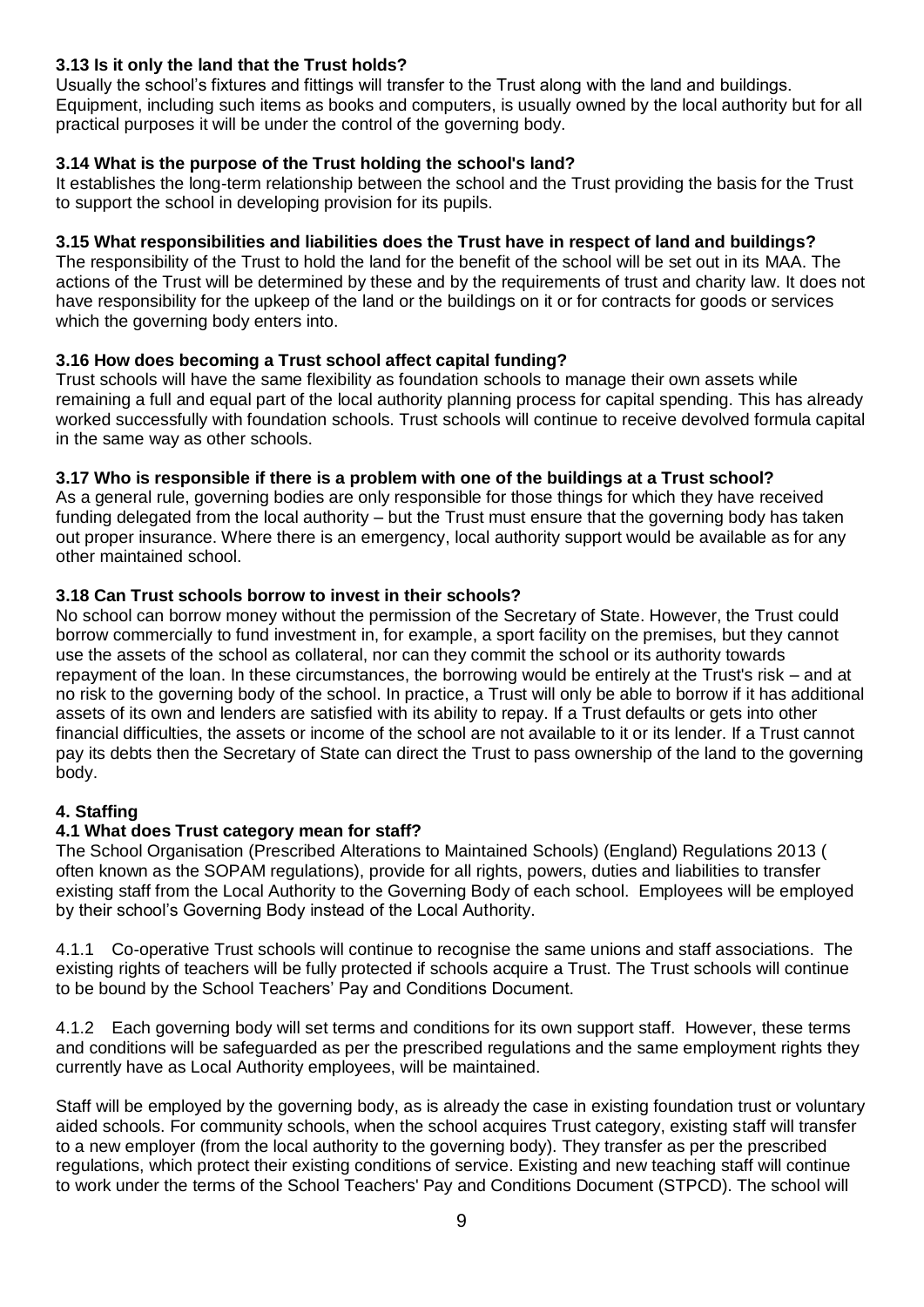set out the terms and conditions for new support staff. The Trust does not employ school staff and does not have any direct control over staffing issues in the school.

Under the terms of the 2007 regulations referred to above, all staff will continue to enjoy as a minimum entitlement the same terms and conditions of employment as staff in any maintained school. The process itself is not full blown TUPE, but a process akin to, known as 'TUPE-like.' It does not require therefore the extensive consultation that is required under TUPE legislation as legally under the SOPAM regulations it is seen as 're-organisation within a public service', rather than the complete change of employment situation found for instance in staff transferring from a community school to an academy.

#### **4.2 Who is responsible for employing staff in foundation schools?**

The governing body is the employer. As such, the governing body has the full range of employer responsibilities under employment law. The governing body will, however, usually delegate responsibility for day-to-day staffing matters to the head teacher.

#### **4.3 Who appoints the head teacher at foundation schools?**

The school governing body is responsible for setting up a selection panel of at least three governors. The governing body may agree to grant "advisory rights" to the local authority or to a representative of the local authority who would then be entitled to attend meetings of the selection panel and offer professional advice, but would not be able to vote. Where a governing body has not agreed advisory rights with the local authority the Secretary of State may determine that such rights should be granted. The governing body has to provide the local authority with details of the candidates selected for interview and must consider any views the local authority may have on the unsuitability of any particular candidates.

#### **4.4 What about the appointment of other teaching staff?**

The school governing body is again responsible for such appointments. The local authority or a representative will have the right to attend selection meetings to offer advice if it has been agreed by the governing body or determined by the Secretary of State.

#### **4.5 What liabilities may attach to the governing body in respect of employment matters?**

The governing body may, as employer, in some circumstances have to appear at an Employment Tribunal to defend themselves, if, for example, candidates for a post at the school complain that a governing body's decision or procedure discriminated against them, or if an employee complains that they had been dismissed unfairly.

In cases of dismissal, the local authority has to continue to pay any compensation or legal costs awarded by an Employment Tribunal unless they can show that they have good reason to charge the school's delegated budget (for example, if the local authority had previously advised the governing body that an Employment Tribunal was likely to decide a dismissal was unfair).

#### **4.6 Who is responsible for the cost of premature retirements and compensation for redundancy?**

The governing body, as the employer, can grant premature retirement to the staff either for reasons of redundancy or can terminate a member of staff's employment in the interest of the efficient discharge of their employer function. The governing body also decides on the level of compensation to grant any member of staff they may make redundant.

The local authority, as the "compensating authority" has to pay "mandatory compensation" towards a teacher's annual pension and retirement lump sum if they are granted premature retirement by the governing body. However, the local authority has the power to take the costs of premature retirement from a school's delegated budget if the authority has not agreed to the premature retirement. Similarly, the authority is empowered to take the costs of discretionary compensation for redundancy from a school's delegated budget if they have good reason to do so (an example of this might be if the local authority thought the discretionary payment in a particular case was too high in relation to its own policy). (Again both of these matters are a continuation of the present arrangement in community schools.)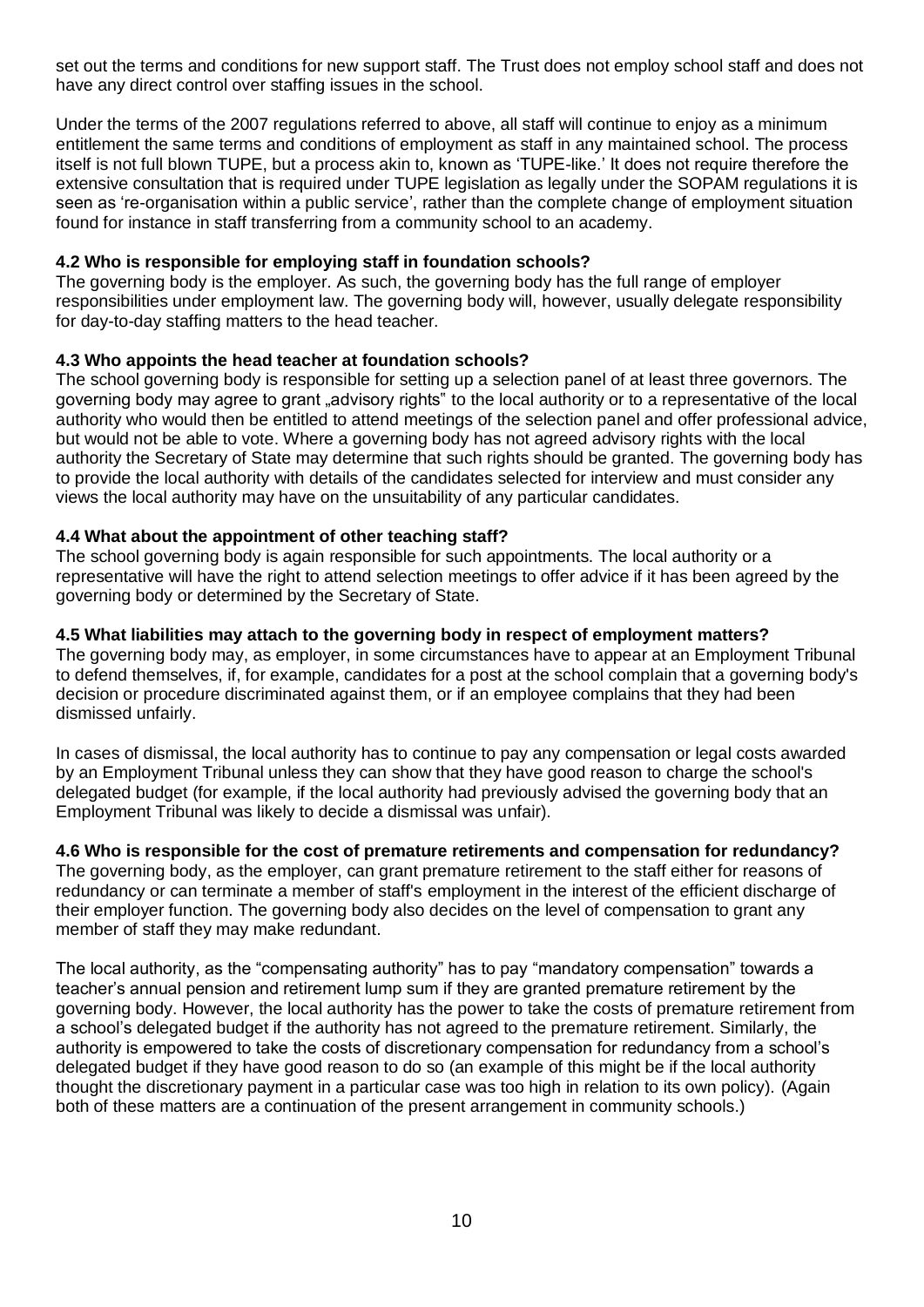#### **4.7 How are the pensions of teaching and non-teaching staff affected by a school acquiring Foundation Category?**

Teaching staff would stay in the "Teachers Pension" Scheme and would not be subject to any change. The local authority would continue to be responsible for completing and signing off all the relevant documentation in relation to individual staff pensions.

Support staff at foundation schools are allowed to continue to be in the Local Government Pension Scheme (LGPS) if the local authority, with the consent of the school governing body, has by a statutory resolution specified them to be eligible to belong to the scheme. Otherwise, the support staff will no longer be members of the LGPS and it will be for them and the school governing body to make alternative pension arrangements. In almost every case we know of, the governing body has resolved to seek the continuity of pension arrangements for support staff through the local authority and the LGPS, as it has a legal responsibility to ensure that any alternative pension arrangement has to be 'at least as good as the current Local Government Pension Scheme (LGPS.) In effect it is is highly unlikely in today's climate that any new scheme will be better than the LGPS.

This covers going forward eligible support staff who have not yet joined the LGPS or indeed new starters. The recommended wording is as follows; for the purposes of Regulation 8 of the Local Government Pension Scheme (Administration) Regulations 2008 (As Amended), the employees of *Name of School* currently members of the *Name of the Pension* Scheme, or eligible to be members, or subsequently appointed to the school by the Governing Body, to school support staff posts on NJC conditions of service, shall, with effect from the (*insert date*) be members of the *Name of the Pension* Fund administered by *Name of Pension Fund Administrator* as the statutory pensions administering authority, or otherwise entitled to become members.

#### **4.8 What legal and personnel advice/support is available to Foundation Trust schools from the local authority?**

Foundation Trust schools, like all other schools maintained by the local authority, are able to purchase a range of legal and personnel services from the local authority. Like all other maintained schools, they are not restricted to purchasing these services from the local authority. There are a wide range of possible alternative providers*.* The school budget may have to stand certain costs, for example compensation or legal costs awarded by an employment tribunal, if the governing body makes an employment decision that has not been supported or advised by the local authority.

## **5. Admissions**

#### **5.1 What will happen to admissions?**

The school will set its own admissions arrangements. It will operate within the same legal framework as all other maintained schools, which means it will act in accordance with the School Admission Code and will not be allowed to introduce selection by ability. Trust schools will be required to play their full part in taking hard to place pupils, having fair admissions and working with other schools in admissions forums and coordinated admissions arrangements.

For foundation Trust schools and voluntary aided schools the governing body is the admissions authority and may determine the admission arrangements for the school. This function cannot be delegated to the head teacher in terms of determining policy or deciding on the admission of particular pupils. The governing body is also responsible for managing the admissions appeal process.

#### **5.2 What statutory framework governs the admissions process?**

All admission authorities must have regard to the statutory guidance within the Schools Admissions Code of Practice and the School Admission Appeal Code of Practice. The admission code of practice provides admission arrangements before determining them. The co-ordinated process ensures admission details are published according to a common timetable.

#### **5.3 How are admissions difficulties resolved?**

Local authorities must establish Admissions Forums to enable all local admissions authorities to discuss existing and proposed admission arrangements and to promote agreement on any difficult admissions issues in the area. School Adjudicators, appointed by the Secretary of State, determine school organisation and admissions issues where local agreement has not been possible.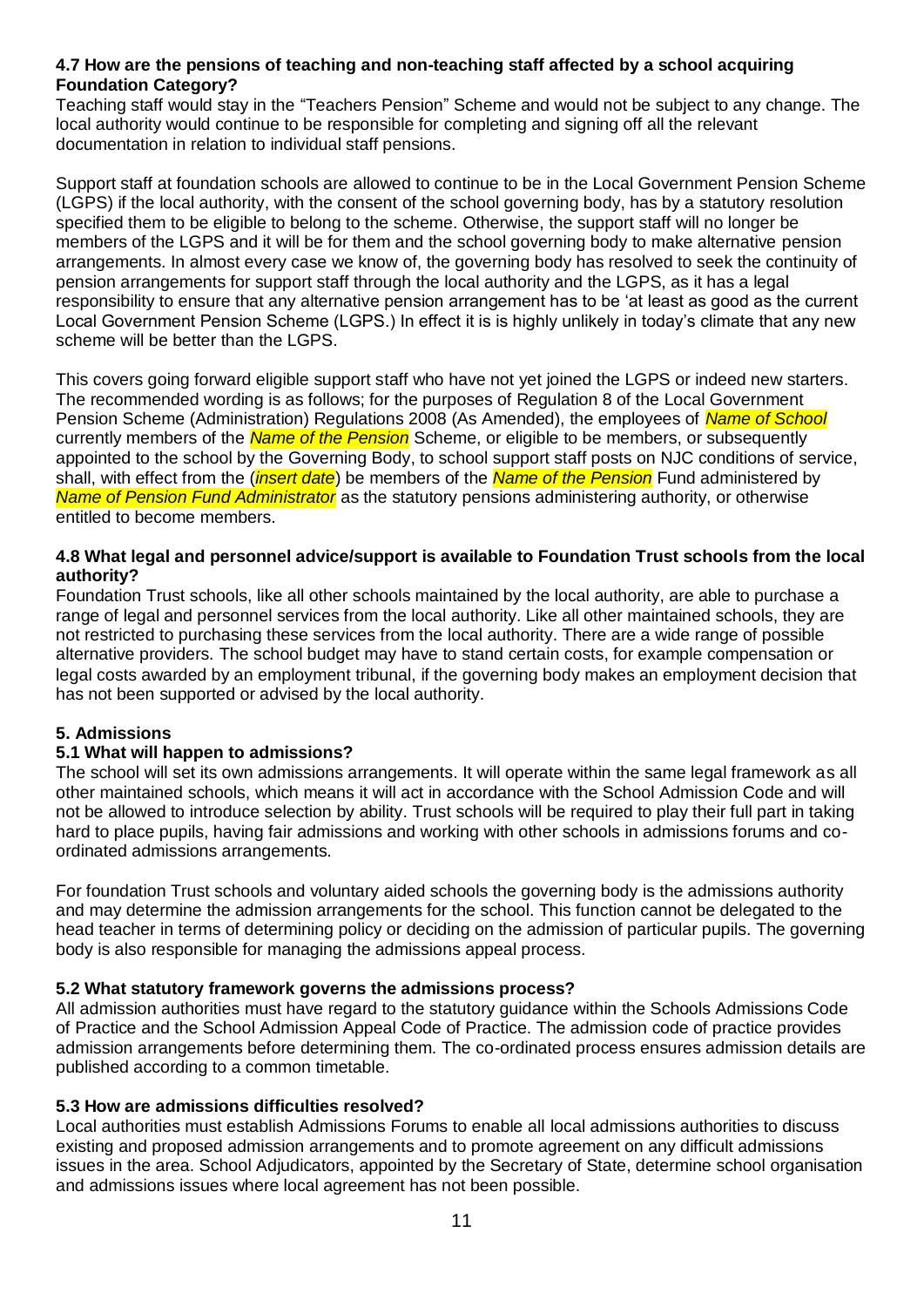## **5.4 Can foundation trust schools select pupils?**

Becoming a foundation trust school does not introduce the right to select pupils but any existing rights would remain.

## **5.5 Can the local authority direct admissions to a foundation trust school?**

Under Section 96 of the School Standards and Framework Act 1998, and in accordance with the statutory code of practice on school admissions, the local authority may direct the admission of a child refused admission or permanently excluded from schools within a reasonable distance if no other local school is available. The governing body may appeal to the Secretary of State within 15 days. A foundation trust school may be named in a statement of SEN and the school would be legally required to admit a child under such circumstances.

## **5.6 Are there particular arrangements to allow foundation trust schools to expand?**

No. The arrangements for the expansion of `popular and successful' secondary schools and the addition of sixth forms date from 2003 when the Education Act 2002 changes were implemented. Subsequent consultations have largely concerned matters of process. Community and voluntary controlled schools have the same powers as foundation trust and voluntary aided school governing bodies to make proposals to enlarge their school or add a sixth form.

## **6. Relationship with the Local Authority**

### **6.1 Will becoming a Trust school give us more freedom from the local authority?**

Trust schools manage their own assets, employ their own staff and set their own admissions arrangements – this represents greater freedom for community schools that become Trust schools.

The school will remain fully part of the family of local authority maintained schools:

- It will still be funded by the local authority on the same basis as other schools;
- It will have to act in accordance with the Admissions Code, will be entitled to be represented on the local admissions forum and will take part in co-ordinated admissions arrangements.
- The local authority will be able to intervene in a Trust school as in any other school if it is failing or underperforming.
- The local authority will be able to publish proposals to close the school and to make certain changes to the school.

#### **6.2 Can foundation schools be included in any re-organisation or amalgamation proposals developed by the local authority?**

Yes. Where proposals to change a school's category to foundation category are published and conflict with existing proposals, for example to close or amalgamate a school to take surplus places out of the education system, the Local Authority may consider an earlier proposal within the timeframe already planned. Similarly, where a school becomes a foundation school before proposals for the school are decided, the Local Authority may still make decision on the other proposals although the school has meanwhile obtained a different category.

#### **6.3 Does the local authority have any powers of intervention in foundation trust schools?**

The code of practice on LA – school relations (issued in 2001) does not distinguish foundation trust schools from any other local authority maintained schools in terms of the authority's powers of intervention in certain circumstances. Statutory guidance from the DFE makes it clear that all maintained schools causing concern should receive support from their local authority. Both local authorities and the Secretary of State have powers of intervention to tackle problems of schools requiring special measures or which have serious weaknesses.

Local authorities also have powers to intervene in schools that have been the subject of a formal warning and where the governing body has not complied with that formal warning. The local authority is able in such circumstances to appoint extra governors and/or suspend the school's governing body. They may also seek approval from the Secretary of State to replace the governing body by an interim executive board where the use of other intervention powers has failed or would in their view be likely to fail.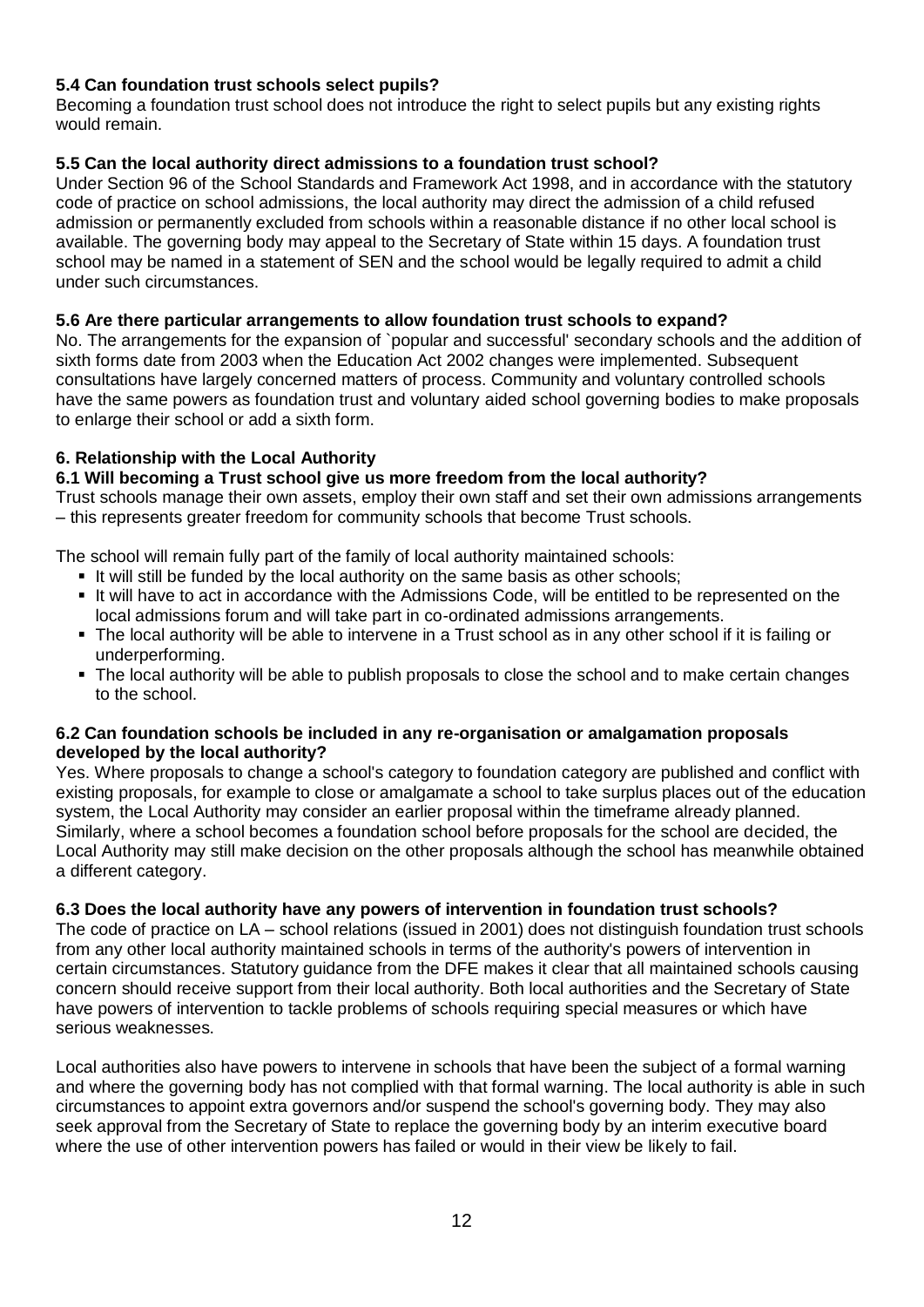## **7. Extended Services**

#### **7.1 What powers does the governing body of a foundation school have in relation to extended services?**

The governing body has the power to provide, or enter into contracts to provide, any facilities or services that will further any "charitable purpose," for the benefit of pupils at their school, families of pupils and people who live and work in the local community." 'Charitable purpose'in this context means services and activities such as childcare, adult and family learning, parenting support, co-ordinated health and social services etc. The governing body can provide such services directly or indirectly (through third parties), enter into agreements, incur expenditure and charge for services or facilities subject to certain limitations. Any profits that a school may make from providing such services must be reinvested in the service or in the school.

## **7.2 What limitations are there on such activities?**

A governing body cannot engage in any activity that might interfere with its legal duty to conduct the school with a view to promoting high standards of educational achievements at the school. The governing body's powers in this respect are also limited by any restrictions contained in the school's instrument of government or in its trust deed (if it has one) and to any directions issued by the local authority regarding the control of school premises.

The governing body must consult the local authority, amongst others, before providing community services and facilities and must have regard to any advice given to them by the local authority.

## **8. Wider Partnerships**

## **8.1 How do Trusts fit with specialist status?**

A specialist school can become a Trust school. Some schools will work with the same partners to form a Trust – many already have sponsor-appointed governors and so this is a natural next step. A shared Trust could underpin work with local secondary and primary schools to spread the subject specialist expertise. A specialist school could equally choose to work with different partners and draw on a different set of ideas and experience.

#### **8.2 How do Trusts fit with federation?**

Schools can federate without a Trust and equally a Trust can support several schools with no federation. However, federations may find it helpful to have a Trust that can reinforce the long-term agreement between schools.

#### **8.3 Can Trust schools work with schools that aren't part of the Trust?**

Trust schools can continue to work with other schools in the same way as they did before acquiring a Trust, but if several local schools were to acquire a shared Trust it could strengthen their existing relationship by making it more sustainable.

#### **9. Health & Safety**

#### **9.1 Who is responsible, under the relevant legislation, for Health & Safety issues at a foundation school?**

Statutory health and safety responsibilities fall to the governing body (as the employer) and on the head teacher and staff (as employees).

Under the Health & Safety at Work Act and related regulations, the governing body has a range of legal responsibilities, as employer, including devising and implementing a health and safety policy for the school, allocating adequate resources, carrying out accident reporting and investigation, ensuring access to a 'competent person,'" to assist with the management of health and safety, implementing various monitoring procedures and keeping up-to-date with changes in the health and safety legislation."

#### **10. Liabilities**

#### **10.1 Does foundation trust category confer any additional liabilities on the school governing body?**

The governing body has additional liabilities related to its responsibilities as the employer of staff, and as its own admissions authority. The governing body will need, therefore, to take out adequate insurance to cover its potential liability for negligence in carrying out these responsibilities. This can be either arranged by the governing body or through the local authority. If a governing body makes its own arrangements, rather than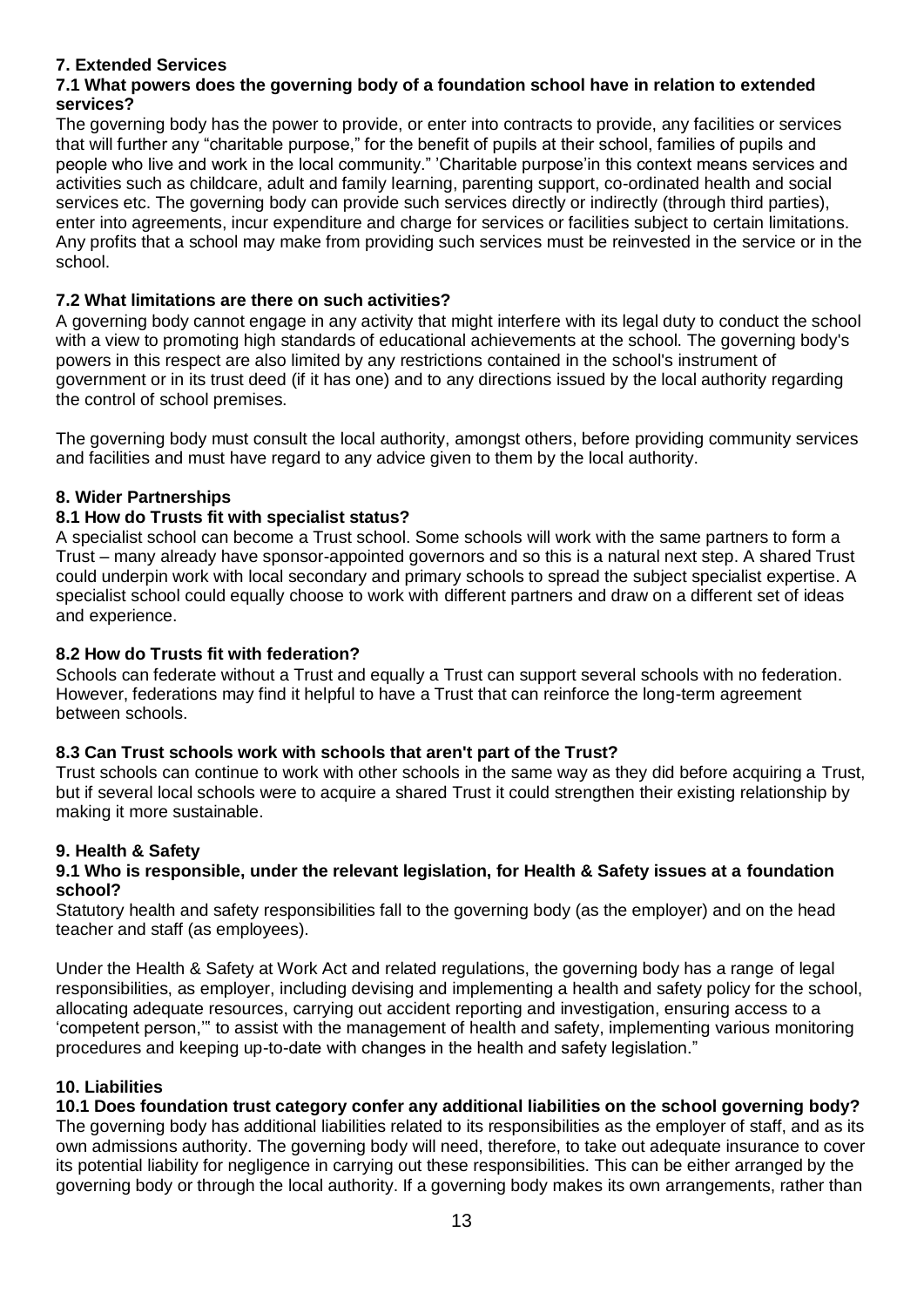buying into a policy arranged by the local authority, the local authority is entitled to check that the arrangements are adequate and, if they are satisfied that they are not, can charge the cost of additional insurance to the school's delegated budget.

## **10.2 Are individual governors personally liable for the governing body's decisions and actions?**

Because it is a corporate body, individual governors are generally protected from personal liability in such circumstances. Provided they act honestly, reasonably and in good faith any liability will normally fall on the governing body as a whole rather than on individual members. This is exactly the same as in a community school situation.

### **11. Children with Special Educational Needs**

**11.1 What responsibilities for children with special educational needs relate to foundation schools?**  All schools, including foundation trust schools, must take account of the statutory code of practice on special educational needs.

The governing body must admit any pupil with special educational needs whose statement issued by the local authority names their school. Before naming a school in a statement, the local authority must consult the school governing body.

The governing body is responsible, with the head teacher, for deciding the school's general policy and approach to meeting children's special educational needs, for those with statements and those without. The governing body has a legal duty to make every effort to ensure that the necessary special arrangements are made for any pupil who has special educational needs. Governing bodies do not have a right of appeal to the SEN and Disability Tribunal over issues concerning the statutory assessment and statementing procedures for children with special educational needs.

## **11.2 How does the Disability and Discrimination Act affect foundation schools?**

In the same way as any other maintained school. The Special Educational Needs and Disability Act 2001 amended the Disability and Discrimination Act 1995 to include education in school. There is now a duty on all schools, including foundation schools, not to discriminate against disabled pupils or prospective pupils on the grounds of disability. Schools, and the local authority, are also under a statutory duty to plan to increase access to education for disabled pupils over time.

## **12. School Attendance**

#### **12.1 Who is responsible for enforcing the attendance of pupils of compulsory school age who attend foundation schools?**

The local authority has the legal duty to enforce school attendance. The school governing body, for its part, has a legal duty to assist the local authority in this respect by keeping an admissions and attendance register in the format required by statutory regulations and for telling the local authority about any pupils who do not attend regularly or who are absent for long periods.

#### **13. Exclusions**

#### **13.1 Who is responsible for exercising the power to exclude a pupil from school at a foundation trust school?**

Like all other maintained schools, only the head teacher (or acting head teacher) has the power to exclude a pupil, for a fixed period or permanently.

## **13.2 What is the governing body's role in exclusions?**

The governors' role is to review the head teacher's exclusion decision in the case of permanent exclusion and some fixed period exclusions and can reinstate the pupil if appropriate. In reaching a decision whether or not to direct reinstatement the governing body (or its discipline committee) is required to have regard to any guidance given by the Secretary of State. They must also have regard to any representations made by the parent and the local authority.

#### **13.3 Who deals with appeals again any decision of the governing body of a foundation trust school to uphold a permanent exclusion?**

Such appeals are heard by an appeal panel established by the local authority. Its decisions are binding on all parties to the appeal. If the governing body considers the panel's decision to be perverse it may seek a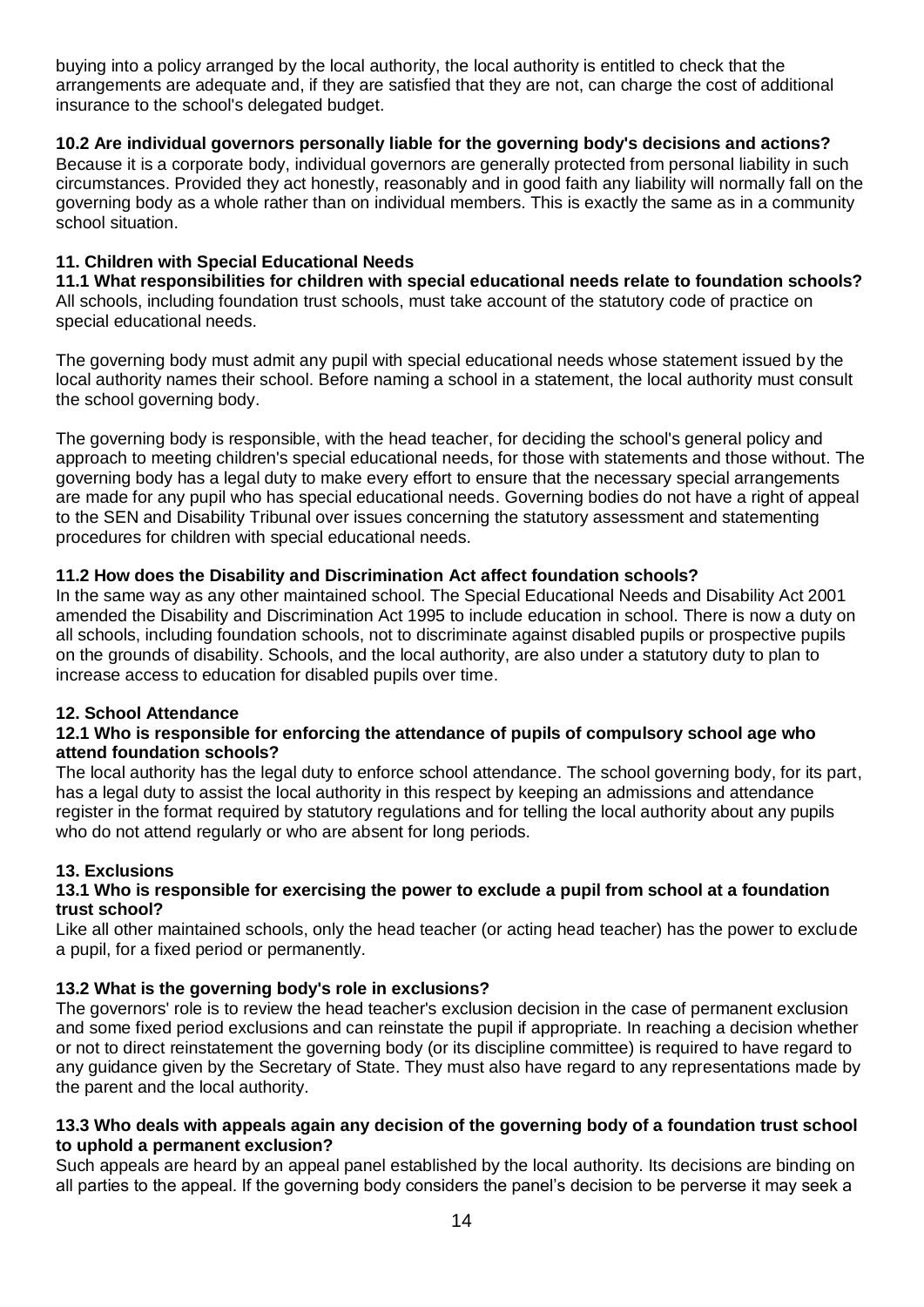judicial review. The Secretary of State has no power to quash or amend the decision of a properly constituted appeal panel.

## **14. What if Something Goes Wrong?**

This section summarises the accountability and intervention regime which covers all local authority maintained schools and explains what would happen if there were problems with the Trust.

Although there is a clear relationship between schools and the Trusts, there is also a clear distinction of responsibilities: the governing body remains responsible for the school and the Trust's role is to appoint good governors and to maintain the ethos of the Trust within its member schools.

#### **14.1 Problems in the school**

14.1.1 **School Standards**: Like all maintained schools, Trust schools will be subject to Ofsted inspection arrangements. The local authority's and Secretary of State's intervention powers if the school is failing or underperforming, apply to all maintained schools (including Trust schools).

Ofsted will, in future, ask Trust schools to describe their distinctive aims and features and Inspectors will assess the impact of Trust-appointed governors on the school's work.

14.1.2 **Keeping the children safe**: The governing body is responsible for establishing safeguarding procedures and for health and safety within the school and on school trips. The governing body must ensure that safeguarding and health and safety requirements will be met if external partners come into school. (All Trustees will need to have a CRB check. Schools might require Trust members to undergo a CRB check, depending on the Trust's activities within the school and the school's safeguarding arrangements. At the time of writing these arrangements are the subject of a Government review and further quidance is awaited.)

14.1.3 **Finance**: The school will continue to be funded by the local authority through the governing body. Trust schools will follow the financial reporting procedures laid down by their authority, which will be able to suspend the right to a delegated budget if there are serious problems.

14.1.4 **Employment**: As the employer, the governing body (not the Trust) is responsible for all staffing issues. Teachers will continue to be covered by the School Teachers' Pay and Conditions Document (STPCD) and the pay and conditions (including union recognition) of all staff will be treated in the same way as those protections set out in the Transfer of Undertakings Protecting Employees (TUPE) regulations. In co-operative trust schools, governing bodies are expected to have agreed local protocols with the recognised professional associations and trade unions representing school staff within that particular local authority, to the effect that they will continue to work within the existing negotiation and review arrangements within that authority for determining and reviewing local arrangements. They are also expected to have regard to to the National agreements between the Schools Co-operative Society ( SCs) and NASUWT and UNISON respectively, as well as going forward, that brokered between SCS and the Co-operative College and the TUC affiliated school staff trade unions.

#### **14.2 Problems in the Trust**

There are a number of safeguards to prevent and address problems in the Trust's management and conduct. Trusts will be charitable companies. As charities, Trusts are not allowed to make a profit and the Charity Commission has a range of statutory powers.

For example, it can act on complaints if there is evidence of:

- **Fraud or criminality.**
- Maladministration putting significant assets or funds at risk.
- The charity's assets bring applied in significant breach of the terms of the governing document.
- Trustees acting in significant breach of the provisions of the charity's governing document or of charity or trust law.
- Risk of the charity being brought into serious disrepute, for example, through association with public disorder or links to terrorist organisations.
- The administration of the charity having broken down to such an extent that it is not working effectively.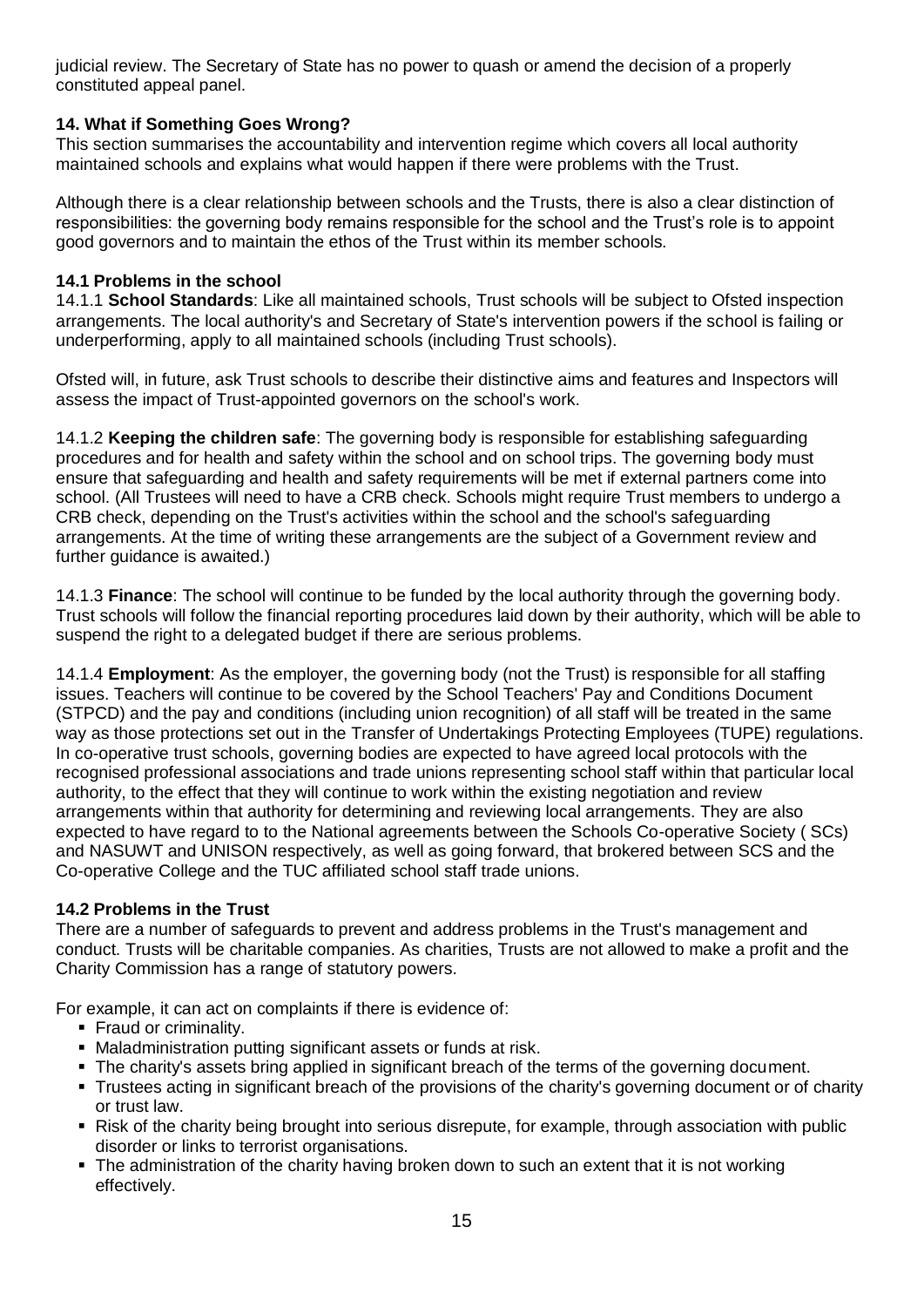- The trustees seriously misleading the public, or the Commission, or others with an interest in the charity (e.g. funders, beneficiaries or employees) about matters of material importance.
- Adequate accounts not being kept.
- **Trustees receiving unauthorised benefits from the charity.**
- Fund-raising or administration costs that are excessive.
- The charity undertaking improper political activities.

Trustees need to be aware of their fiduciary duty to always act in the interest of the trust, as doing otherwise could be deemed as criminal misconduct. Trustees are normally volunteers but the 2006 charities act contains limited powers to pay trustees. Trustees' liabilities can be found in Charities Commission guides and the expectations are described in the Trust Handbook pp 51-60.

The Secretary of State also has the power to remove a trustee if he is satisfied that the trustee has either:

- Acted in a way that is incompatible with the aims and objectives of the Trust; or
- Is liable to harm the reputation of any schools that the Trust supports. Most issues will be best resolved within the Trust or by the schools and Trust and so we expect this power to be used only in extreme situations.

A trustee may also be removed by resolution of the members present and voting at a general meeting after the meeting has invited the views of the Trustee concerned and considered the matter in the light of any such views. Obviously this is not something to be contemplated lightly but could include in a co-operative trust a clear failure to uphold the co-operative values and ways of working of the Trust.

The school is not responsible for any liabilities incurred by the Trust. Members' liabilities are limited to the amount set out in the Trust document (normally £1) and as long as trustees act "prudently, lawfully and in accordance with their governing document" then they are unlikely to be held personally liable.

#### **14.3 Removing the Trust**

Becoming a Trust school is meant to establish a permanent relationship. Sometimes, however, things change and so there are provisions for ending a Trust's role, which could be invoked (for example) if:

- The school is judged by Ofsted to be failing or is given notice to improve.
- There is real dissatisfaction with the Trust's performance.
- The Trust partners are no longer able/willing to support the school for any reason.

14.3.1 **Removing the Trust of a failing school**: the Trust relationship is automatically ended when a failing school closes. Local authorities have a range of intervention powers in failing schools: if an interim Executive Board is put in place then the Trust's role (other than holding land) would be temporarily put on hold. If the local authority appoints additional governors then Trust-appointed governors would be a smaller proportion of the governing body – this could mean that a in a 'majority' trust, theTrust loses its power to appoint the majority of the governing body. In either case, the Trust would resume its original role once the intervention powers end.

14.3.2 **Removing a Trust because of dissatisfaction** (or changing from a majority to a minority of Trust governors) will broadly follow the same process under the 2013 SOPAM regulations, as for acquiring a trust: informal consultation; publication of proposals; representation; final decision. A majority of the governing body will be able to publish proposals at any time to remove the school's trust or to move from a trust appointing a majority of the governors to a trust appointing a minority.

Where the trust appoints the majority of the governing body, one-third of the governors will be able to trigger the publication of proposals, but only after the trust has been in place for 7 years or no less than 7 years after any previous proposals to remove the trust, it will be removed or it will change to appoint a minority of the governors in the future.

If the trust is removed pursuant to the process outlined above, the school will become a foundation school without a foundation. Publicly funded land will transfer to the school's governing body when the trust is removed. Land that was originally provided by the Trust may also transfer to the governing body in accordance with any transfer agreement entered into between the governing body and the Trust.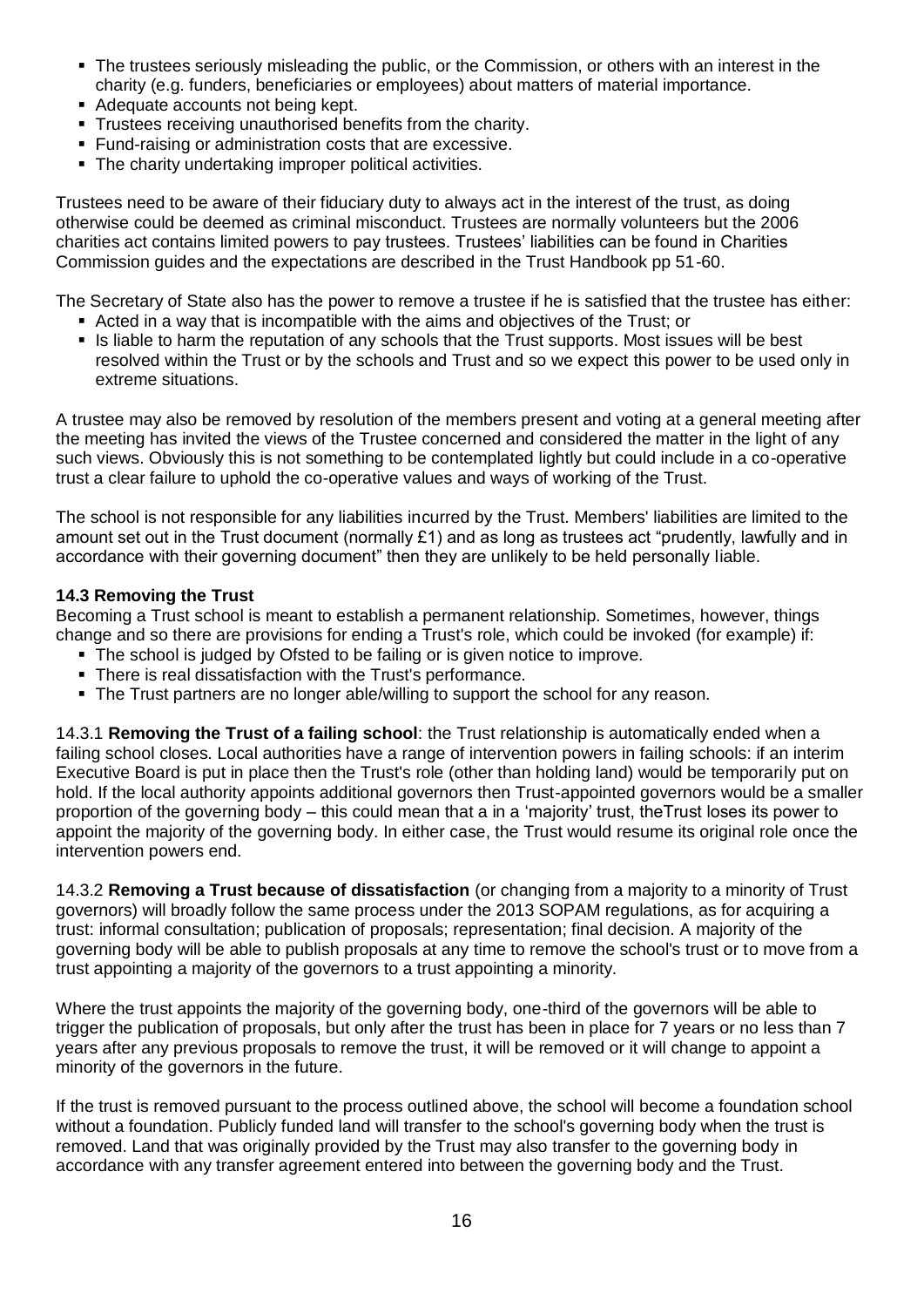All questions relating to the transfer of the land, including the terms of any transfer agreement (and considered to be paid to the Trust) and any compensation payable (if the Trust has invested in the school's land/buildings, for example) will have to be resolved by the governing body and the Trust (and the local authority, where appropriate) before a decision to remove the Trust is taken. If they cannot reach agreement, the Schools Adjudicator will determine questions around the transfer of the land and compensation before the decision is taken. Further details about the process are set out in regulations and guidance.

14.3.3 **If a Trust ends the relationship for any reason** then publicly funded land will revert to the governing body and the school will continue as a foundation school without a foundation. If the Trust originally provided the school's land, it must give two year's notice, so that another site can be found, if necessary. The relationship also ends if the school closes for any other reason. If the Trust originally provided the land but becomes insolvent, the land is protected for two years for the same reason.

## **15 Further Information**

### **15.1 Co-operative Schools.**

For more information on Co-operative Schools visit: http://www.co-op.ac.uk/schools-and-young-people/co-operative-schools/ and http://www.school.coop/ Also see the DFE booklet

*Co-operative Values Make a Difference – In the Curriculum and Governance of Schools*  http://www.co-op.ac.uk/wp-content/uploads/2010/06/4050\_Co\_op\_leaflet\_WEB.pdf

Being co-operative trust schools will also allow you to become members of the Schools Co-operative Society (SCS). SCS is the fastest growing network of schools across England and is itself a co-operative of co-operative schools. Being part of a national co-operative schools organisation will be of great assistance as we try to navigate our schools through the rapidly changing educational landscape facing all mainstream schools. We will also be able to participate in a strong international network of co-operative schools. SCS can be contacted at www.co-operativeschools.coop

## **15.2 For more information on the Co-operative College visit** www.co-op.ac.uk.

There is now an extensive list of publications available from the College to support both the formation and the development of maintained co-operative schools and their trusts. For further information contacte-mail; [Schools@co-op.ac.uk](mailto:Schools@co-op.ac.uk) (

Website; [www.school.coop](http://www.school.coop/) or Telephone; 0161 819 3000).

## **15.3 The process for changing category**

- The DFE School Organisation website: <http://www.education.gov.uk/schools/leadership/schoolorganisation>
- FASNA (Foundation and Aided Schools National Association) has expertise on the issues around Foundation category: www.fasna.org.uk
- DTI advice on TUPE provisions: www.dti.gov.uk/files/file20761.pdf
- Schools Adjudicator: www.schoolsadjudicator.gov.uk

## **15.4 School Governance**

The national organisation for school governors is the National Governors" Association. http://www.nga.org.uk/

## **15.5 Setting up a Trust**

- National Council for Voluntary Organisations: www.ncvo-vol.org.uk
- Charity Commission: www.charity-commission.gov.uk
- Companies House: www.companieshouse.gov.uk

#### **15.6 Equality duties for Trusts**

Commission for Racial Equality: www.cre.gov.uk Disability Rights Commission: www.drc-gb.org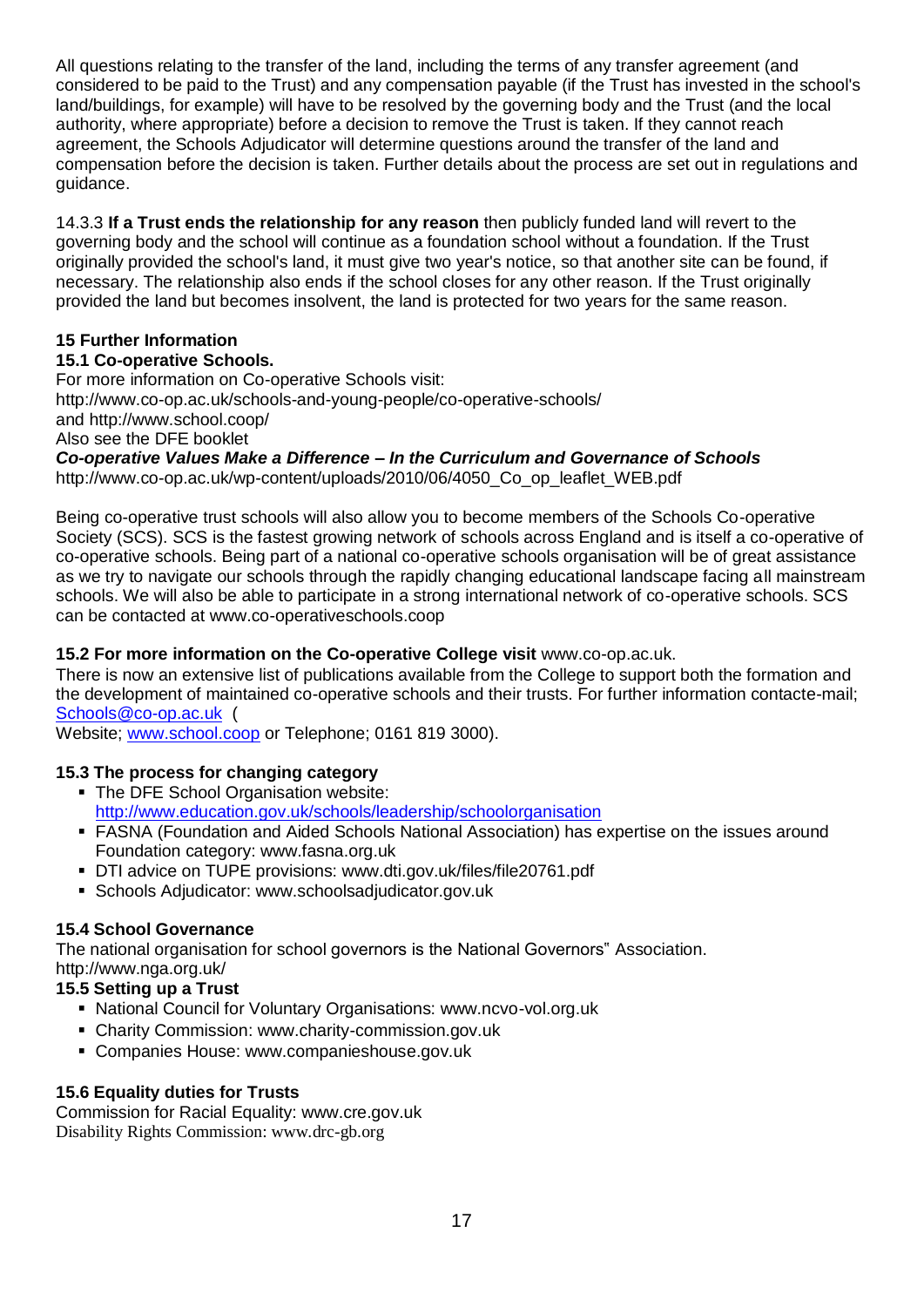## **Appendix A – Co-operative Values and Principles**

The Values and Principles embraced by today's worldwide Co-operative Movement have evolved from the ideas of the early co-operators of the 18<sup>th</sup> and 19 centuries. They are embodied in the statement of Cooperative Identity published by the **International Co-operative Alliance** (http:/www.ica.coop/al-ica)